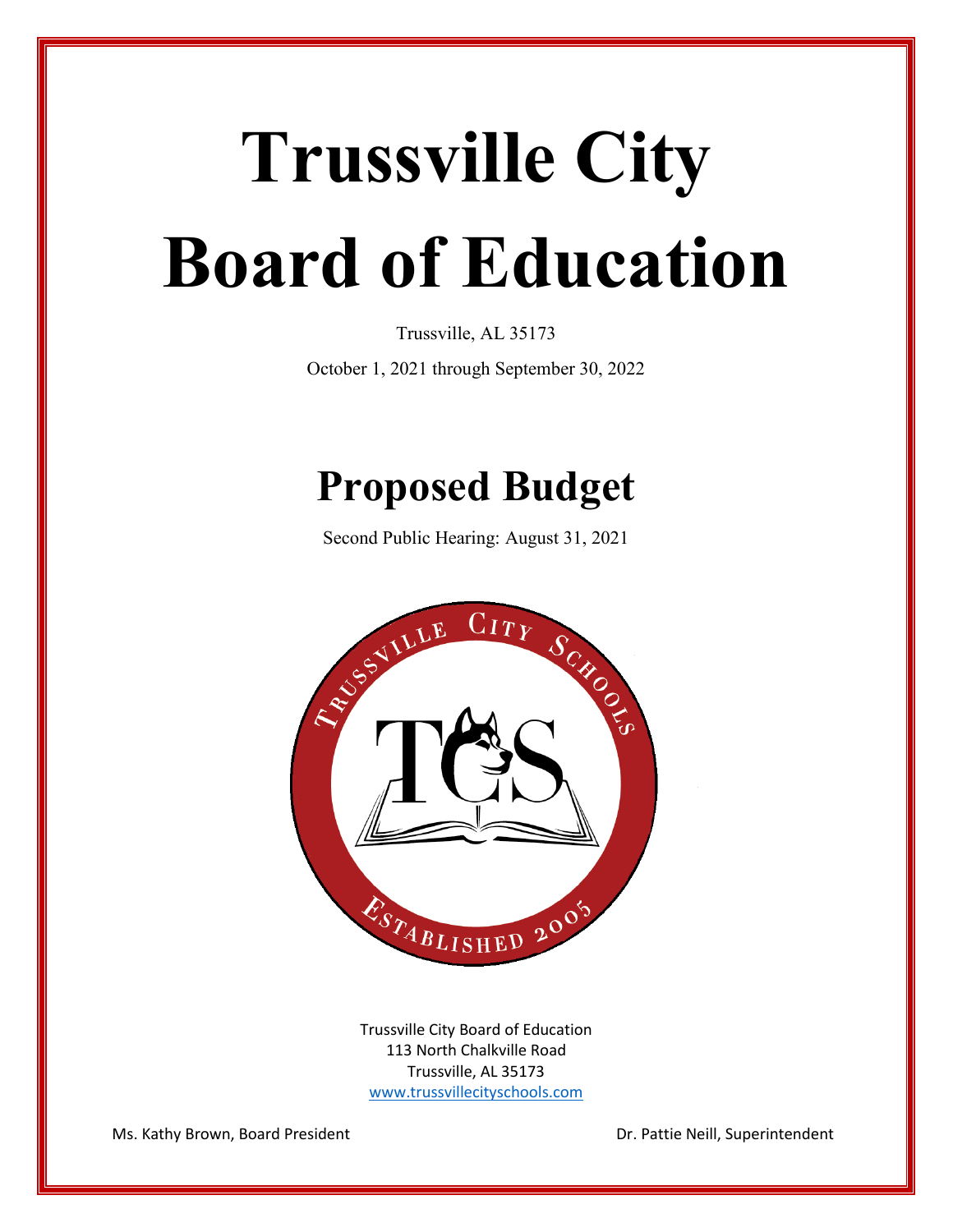#### **PREFACE**

This document is presented to aid in the communication of financial information to the general public and to solicit input into the budgeting process for public education in the Trussville City School System. The attached Proposed Annual Budget is developed for a fiscal year beginning October  $1<sup>st</sup>$  and ending September  $30<sup>th</sup>$  and includes funds received and generated from State, Federal, Local, Other, and Other Financing Sources. All budget reports are prepared in accordance with general accepted accounting principles and comply with reporting requirements outlined in the Financial Planning, Budgeting And Reporting System For Alabama Public Schools.

The budgeting process is designed to develop for the school system a tool in order to provide an overall plan for the use of financial resources that will best serve the needs of the current student body and to encourage the concept of sit based management. With the implementation of site-based management, decisions for the use of the financial resources are to be made by the system's personnel responsible for accomplishing the desired results. In addition to the financial plan presented in the Proposed Budget the school system is required to submit to the State Department of Education nine other operational plans. These additional plans are as follows: (1) Capital Projects; (2) Student Transportation; (3) Professional Development; (4) Technology; (5) Special Education; (6) At-Risk Students; (7) Career/Technical Education; (8) Federal Programs; and (9) School Safety.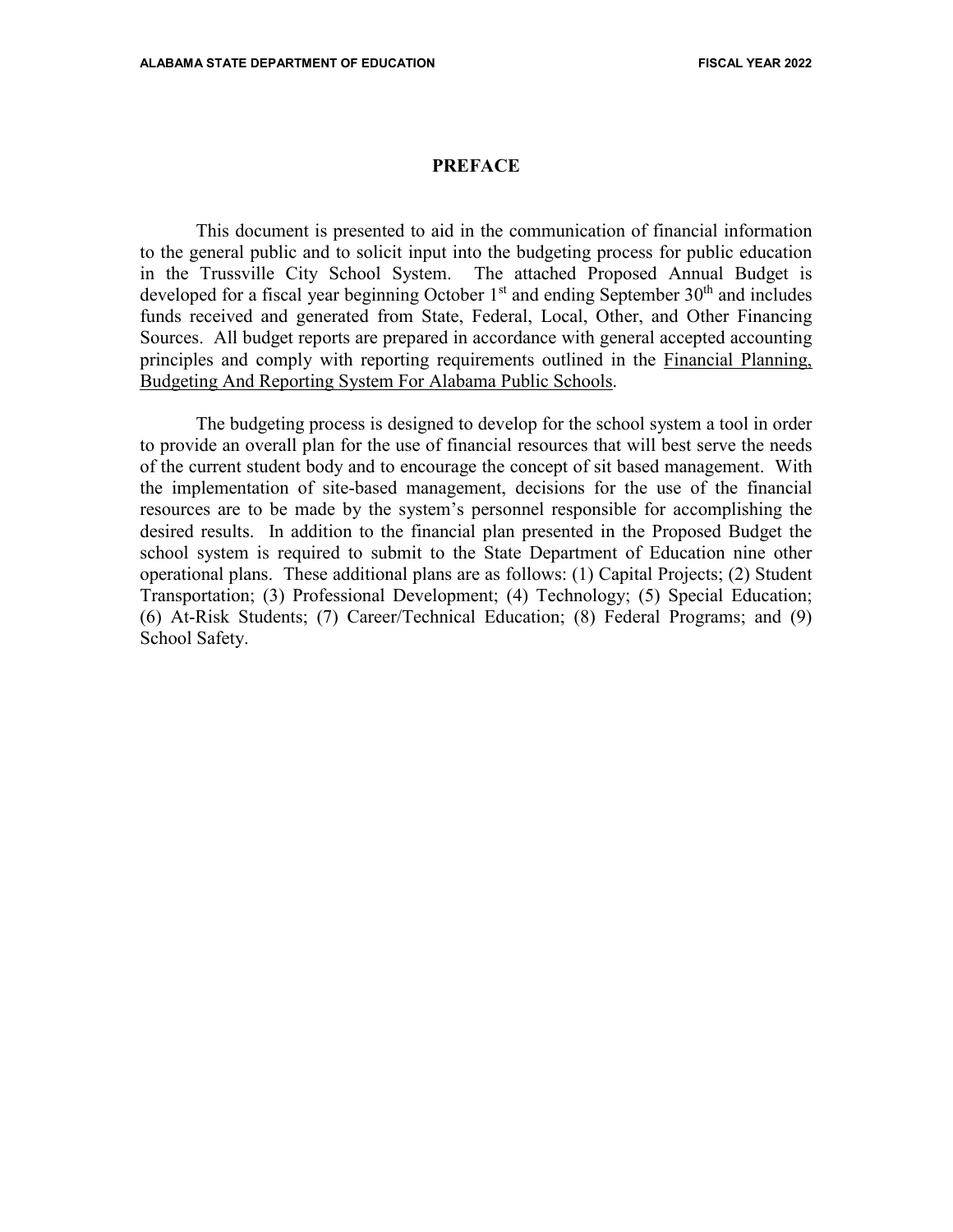The Mission of Trussville City Schools is to educate students using high standards in a safe, nurturing environment fostering academic and career competencies which prepare them to be productive citizens.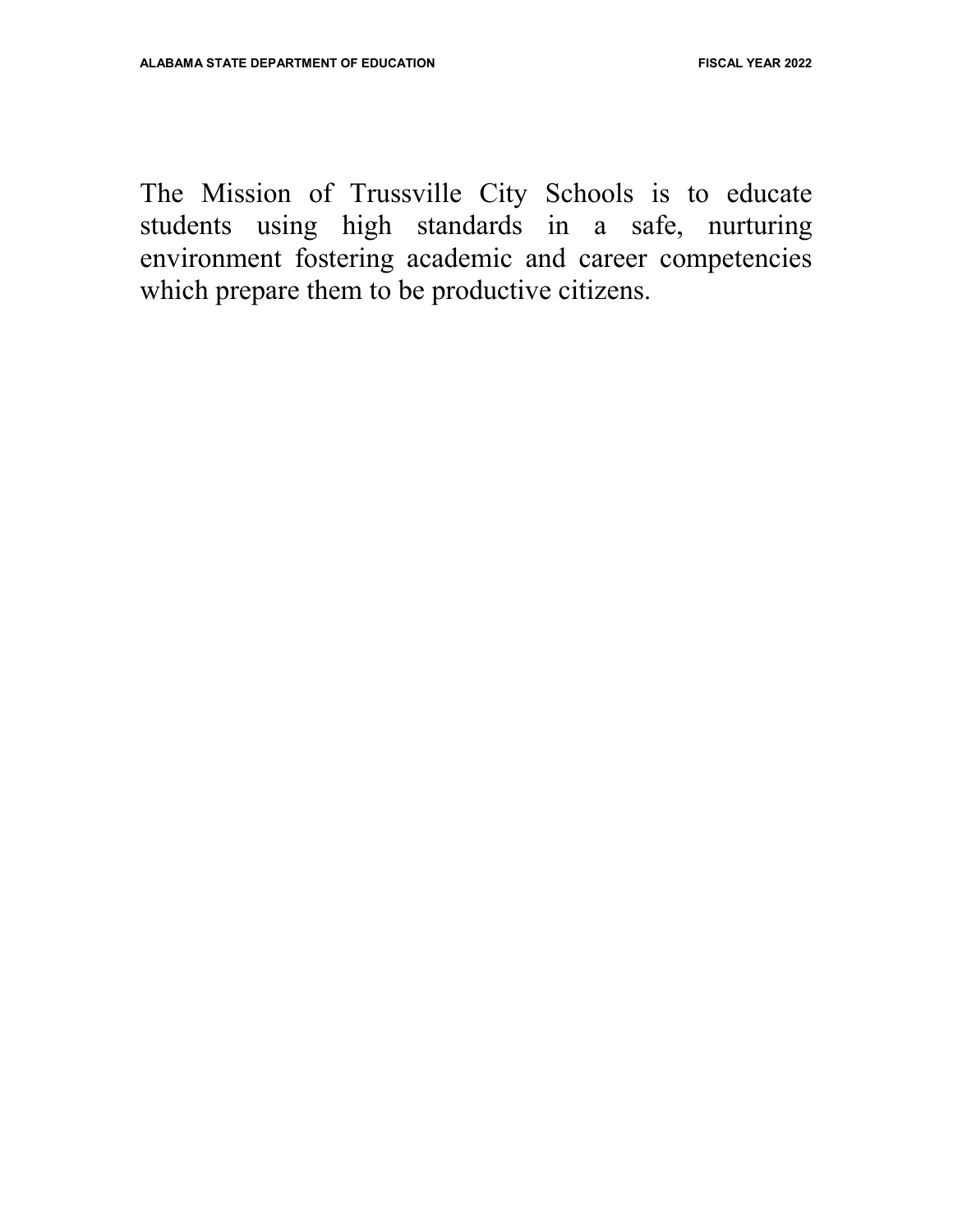#### **GENERAL INFORMATION**

#### **(INSERT LIST OF SCHOOLS WITH ENROLLMENT AND NUMBERS OF STAFF MEMBERS)**

| <b>SCHOOL NAME</b>              | NUMBER OF<br><b>CERTIFED STAFF</b> | <b>ENROLLMENT</b> |
|---------------------------------|------------------------------------|-------------------|
| Cahaba Elementary School        | 40.5                               | 509               |
| Magnolia Elementary School      | 31.5                               | 367               |
| Paine Elementary School         | 87.0                               | 1288              |
| Hewitt Trussville Middle School | 67.0                               | 1132              |
| Hewitt Trussville High School   | 101.8                              | 1592              |

Average Teaching Experience: 15 years

Percent of Teachers with advanced degrees: 71 percent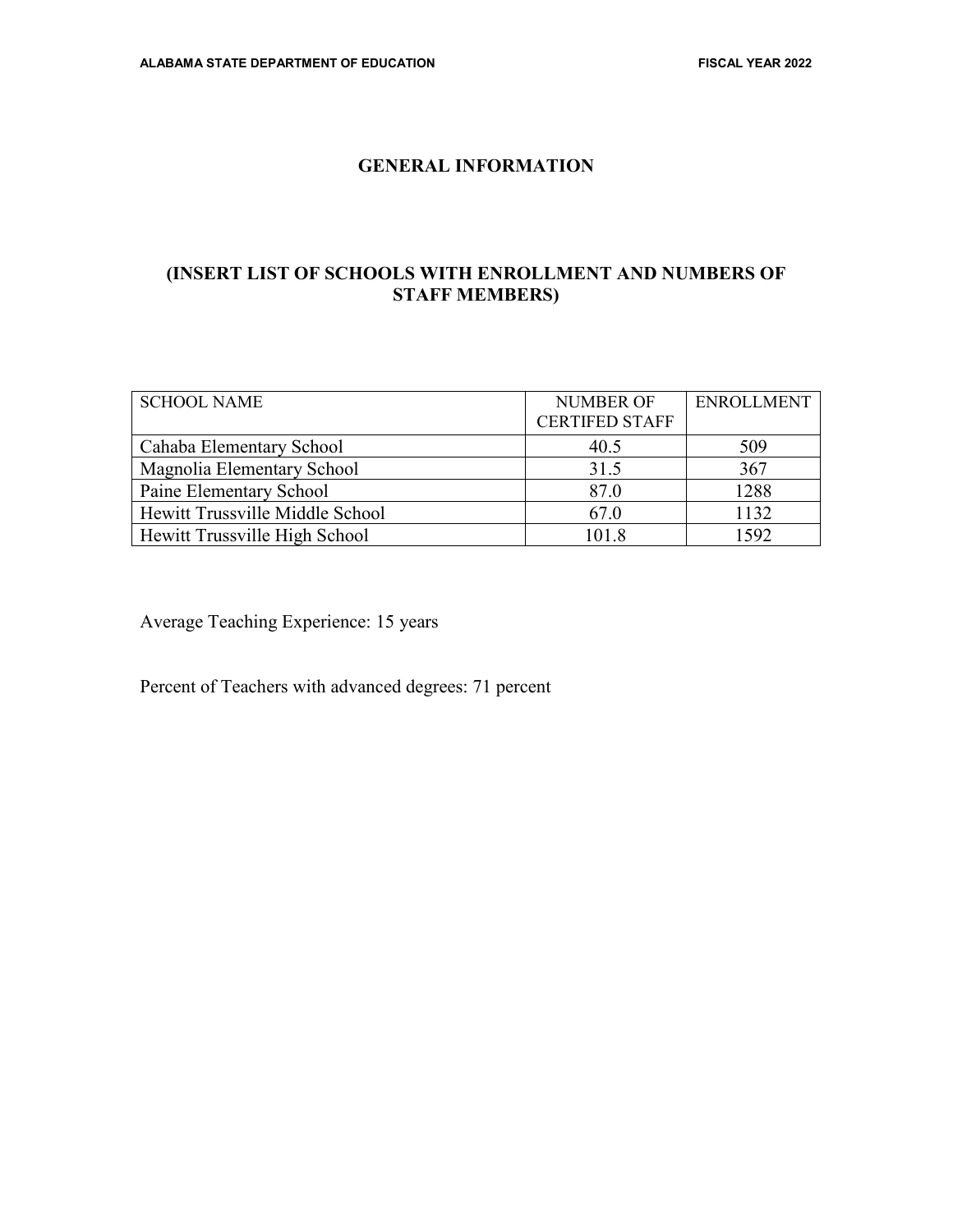#### **BUDGET INFORMATION**

#### **Introduction**

The budget for Trussville City School System is developed for the fiscal year beginning October  $1<sup>st</sup>$ , 2021 and ending September 30<sup>th</sup>, 2022. All anticipated revenues from State, Federal, Local and Other Fund sources are included according to information obtained from appropriations, allocations, grants, taxes, and other generated sources. Financial resources have been assigned to the various programs of the school system in an effort to best serve the needs of the current student body. The most effective expenditure of these financial resources is determined by receiving input from parents, teachers, school administrators, program directors/coordinators and system administrators. Also, consideration must be given to budget constraints and requirements from other governing authorities such as the U. S. Department of Education, State Department of Education, State Legislature and the Southern Association of Colleges and Schools. Consideration must also be given to the fact that some State and Federal funds require a school system to budget local monies as a condition of receiving those funds.

Even though the largest part of State revenue sources are designed to be in the form of block grants to the local school system, with decisions of their expenditures left with the local system, some requirements are in place. Some of the State mandates and budget constraints are as follows:

- A. Minimum salary schedule in consideration of the State Salary Matrix
- B. Fringe benefits required by State law
- C. Required leave allocations
- D. Required pupil/teacher ratio at specified grade levels
- E. Budget constraints for Instructional Support funds
- F. Required local fund match for Foundation Program funds
- G. Required local fund match for Capital Project funds
- H. Student transportation requirements
- I. Insurance and bonding requirements on school facilities and personnel
- J. Career/Technical Education expenditure requirements

Federal revenues also have budget constraints and requirements. Some of the Federal mandates and constraints are as follows:

- A. Expenditures from federal funds must be for supplemental programs that increase services and not used to replace programs being provided with other financial resources.
- B. Funds are categorical in nature and must be expended for specific priorities.
- C. Grants are annual in nature and provide no assurance of continued funding.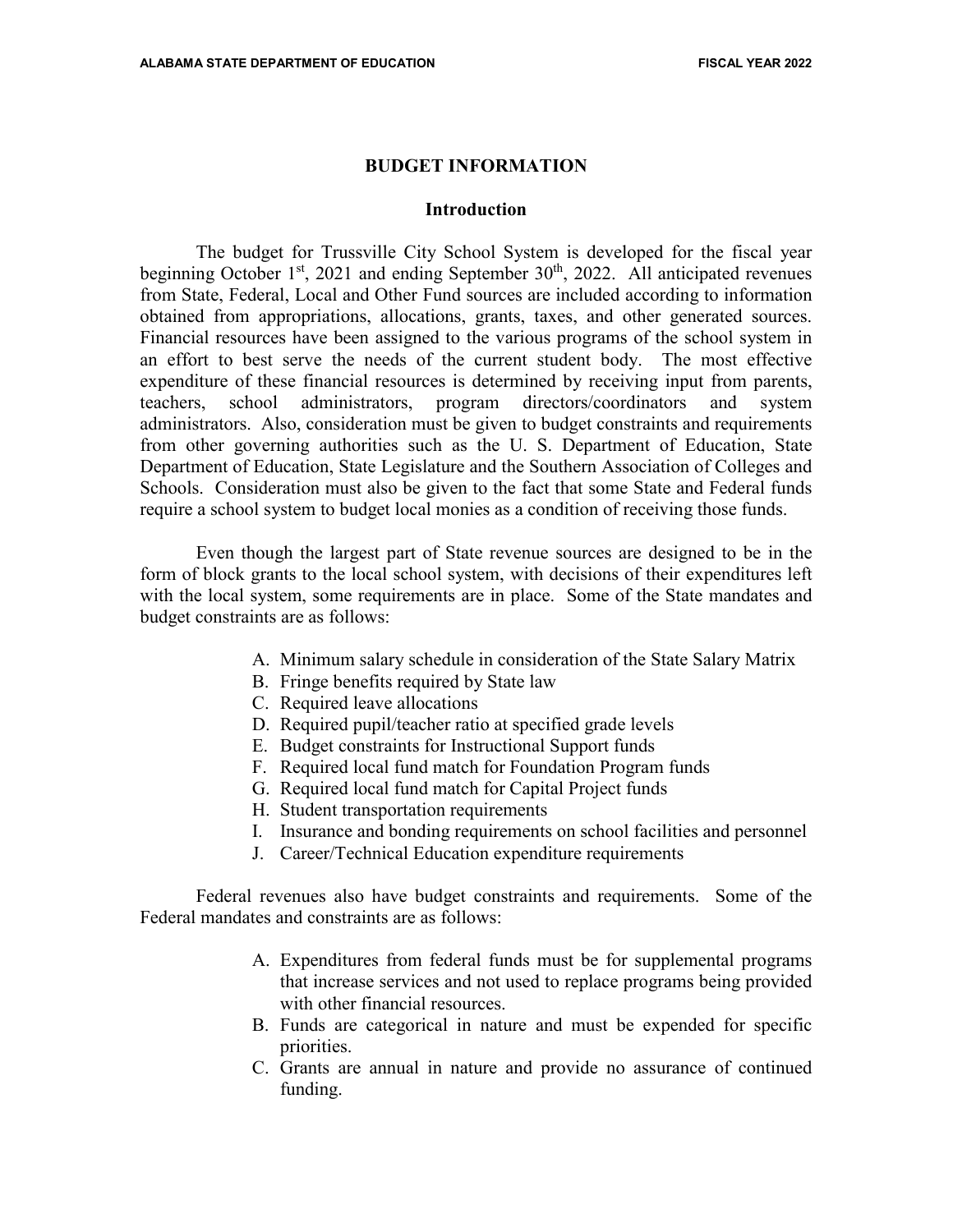The Proposed Annual Budget includes two documents as follows:

- A. Proposed Annual Budget of Revenues and Expenditures (Exhibit P-I) presents the total budget for the LEA, which provides a detailed listing of all revenues available to the LEA and anticipated expenditures summarized by major function. An attachment to the budget provides additional data such as total Foundation Program allocation, projected enrollment, and projected employees.
- B. Proposed Budget of Expenditures by School or Cost Center (Exhibit P-II) presents the anticipated expenditures by major function and category of expense for each school. Other cost center budgets represent expenditures or activities serving more than one school. An attachment to the budget provides additional information such as the portion of the Foundation Program allocation calculated, the projected enrollment, and projected employees for each school site. The local school funds budgeted are also included. Any additional information that is unique to a particular school and is pertinent to the budget is also provided.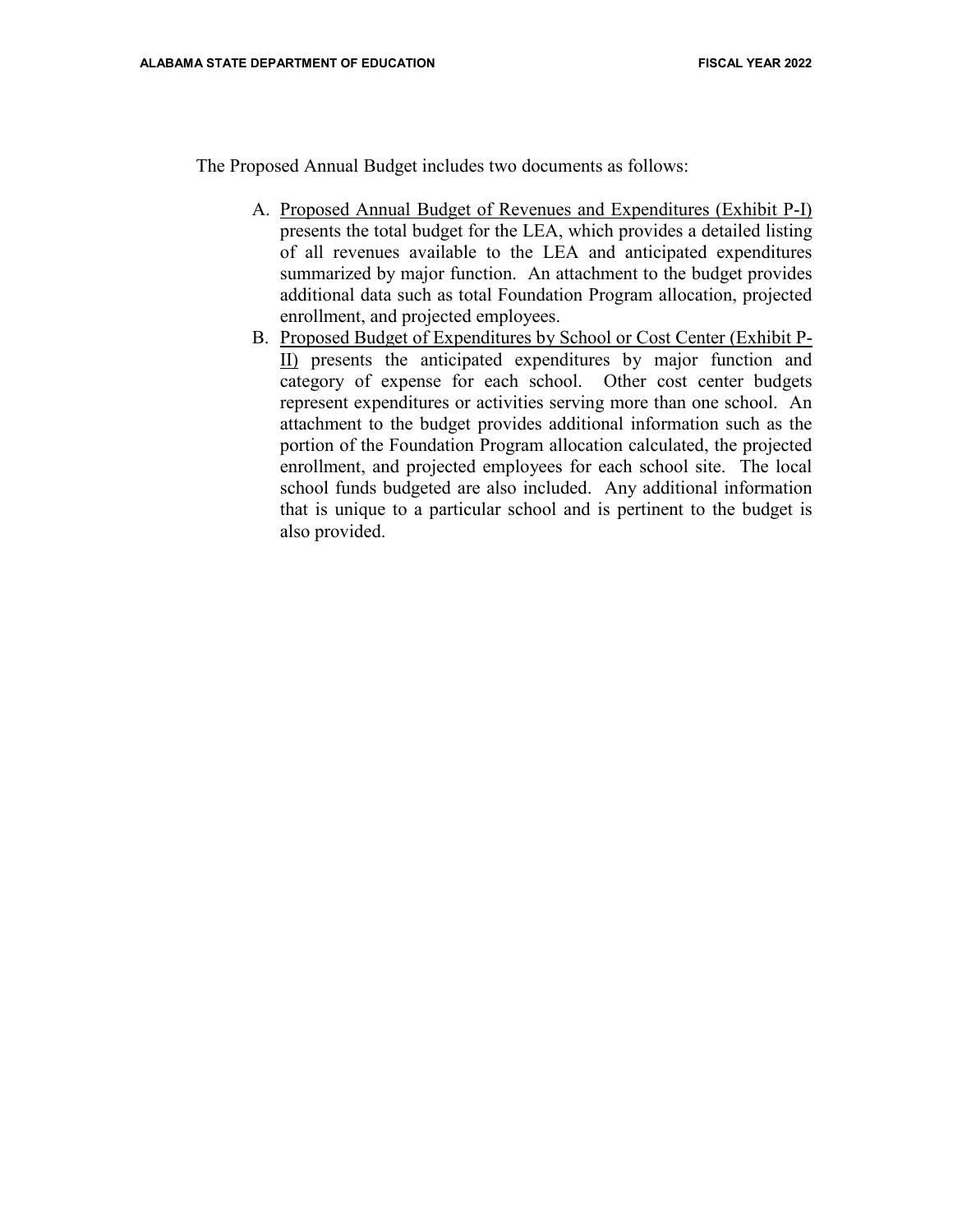#### TRUSSVILLE CITY BOARD OF EDUCATION COMBINED BUDGET OF REVENUES, EXPENDITURES, AND CHANGES IN FUND BALANCES GOVERNMENTAL AND EXPENDABLE TRUST FUNDS FISCAL YEAR ENDED SEPTEMBER 30, 2022

|                                                                                                                                                                                                                                                                                                                  | <b>GOVERNMENTAL</b>                                                                                                               |                                                                                                                           |                                                                                      | <b>FIDUCIARY</b>                                                                                |                                                                                                    |                                                                                                                                        |
|------------------------------------------------------------------------------------------------------------------------------------------------------------------------------------------------------------------------------------------------------------------------------------------------------------------|-----------------------------------------------------------------------------------------------------------------------------------|---------------------------------------------------------------------------------------------------------------------------|--------------------------------------------------------------------------------------|-------------------------------------------------------------------------------------------------|----------------------------------------------------------------------------------------------------|----------------------------------------------------------------------------------------------------------------------------------------|
| <b>FUND TYPES</b>                                                                                                                                                                                                                                                                                                |                                                                                                                                   | <b>SPECIAL</b>                                                                                                            | <b>DEBT</b>                                                                          | <b>CAPITAL</b>                                                                                  | <b>EXPENDABLE</b>                                                                                  | <b>TOTAL</b>                                                                                                                           |
| <b>DESCRIPTION</b>                                                                                                                                                                                                                                                                                               | <b>GENERAL</b>                                                                                                                    | <b>REVENUE</b>                                                                                                            | <b>SERVICE</b>                                                                       | <b>PROJECTS</b>                                                                                 | <b>TRUST</b>                                                                                       | (Memo Only)                                                                                                                            |
| <b>REVENUES</b><br><b>STATE REVENUES</b><br><b>FEDERAL REVENUES</b><br><b>LOCAL REVENUES</b><br><b>OTHER REVENUES</b><br><b>TOTAL REVENUES</b>                                                                                                                                                                   | 29.230.178.28<br>400.00<br>18.012.621.55<br>174.000.00<br>47.417.199.83                                                           | 0.00<br>4,532,063.00<br>3.719.691.41<br>5.00<br>8,251,759.41                                                              | 99.770.59<br>0.00<br>1,852,787.50<br>0.00<br>1,952,558.09                            | 1,574,138.41<br>0.00<br>217,048.00<br>0.00<br>1,791,186.41                                      | 0.00<br>0.00<br>276,040.26<br>0.00<br>276,040.26                                                   | 30.904.087.28<br>4,532,463.00<br>24,078,188.72<br>174.005.00<br>59,688,744.00                                                          |
| <b>EXPENDITURES:</b><br><b>INSTRUCTIONAL SERVICES</b><br>INSTRUCTIONAL SUPPORT SERVICES<br><b>OPERATIONS &amp; MAINTENANCE</b><br><b>AUXILIARY SERVICES</b><br><b>GENERAL ADMINISTRATIVE SERVICES</b><br><b>CAPITAL OUTLAY</b><br><b>DEBT SERVICES</b><br><b>OTHER EXPENDITURES</b><br><b>TOTAL EXPENDITURES</b> | 28,188,676.73<br>7,088,441.16<br>4,534,696.94<br>2.694.364.78<br>3.078.509.51<br>0.00<br>96.457.67<br>510.066.20<br>46.191.212.99 | 3.584.772.58<br>845,439.77<br>141,298.84<br>3.319.995.67<br>382.747.37<br>0.00<br>50.691.72<br>916.116.18<br>9.241.062.13 | 0.00<br>0.00<br>0.00<br>0.00<br>0.00<br>0.00<br>1.852.787.50<br>0.00<br>1,852,787.50 | 0.00<br>0.00<br>1,461,744.92<br>272.916.00<br>0.00<br>1.00<br>36.524.49<br>0.00<br>1.771.186.41 | 45.715.69<br>77,752.06<br>1,808.88<br>1,815.64<br>0.00<br>0.00<br>0.00<br>103.525.34<br>230.617.61 | 31.819.165.00<br>8,011,632.99<br>6,139,549.58<br>6.289.092.09<br>3,461,256.88<br>1.00<br>2,036,461.38<br>1,529,707.72<br>59.286.866.64 |
| OTHER FUND SOURCES (USES):<br>OTHER FUND SOURCES<br><b>OTHER FUND USES</b><br>TOTAL OTHER FUND SOURCES (USES)                                                                                                                                                                                                    | 454.072.90<br>1.178.730.94<br>(724.658.04)                                                                                        | 1.748.638.59<br>669.576.56<br>1.079.062.03                                                                                | 0.00<br>0.00<br>0.00                                                                 | 0.00<br>0.00<br>0.00                                                                            | 2.305.00<br>18.290.56<br>(15.985.56)                                                               | 2.205.016.49<br>1.866.598.06<br>338.418.43                                                                                             |
| <b>EXCESS REVENUES &amp; OTHER SOURCES</b><br>OVER (UNDER) EXPENDITURES & OTHER FUND USES                                                                                                                                                                                                                        | 501,328.80                                                                                                                        | 89.759.31                                                                                                                 | 99,770.59                                                                            | 20.000.00                                                                                       | 29,437.09                                                                                          | 740,295.79                                                                                                                             |
| <b>BEGINNING FUND BALANCE - OCT 1</b>                                                                                                                                                                                                                                                                            | 14,956,515.57                                                                                                                     | 2,068,398.95                                                                                                              | 0.00                                                                                 | 10,578,575.66                                                                                   | 145,444.86                                                                                         | 27,748,935.04                                                                                                                          |
| <b>ENDING FUND BALANCE - SEP 30</b>                                                                                                                                                                                                                                                                              | 15,457,844.37                                                                                                                     | 2,158,158.26                                                                                                              | 99,770.59                                                                            | 10,598,575.66                                                                                   | 174,881.95                                                                                         | 28,489,230.83                                                                                                                          |

EXIBIT B-I-A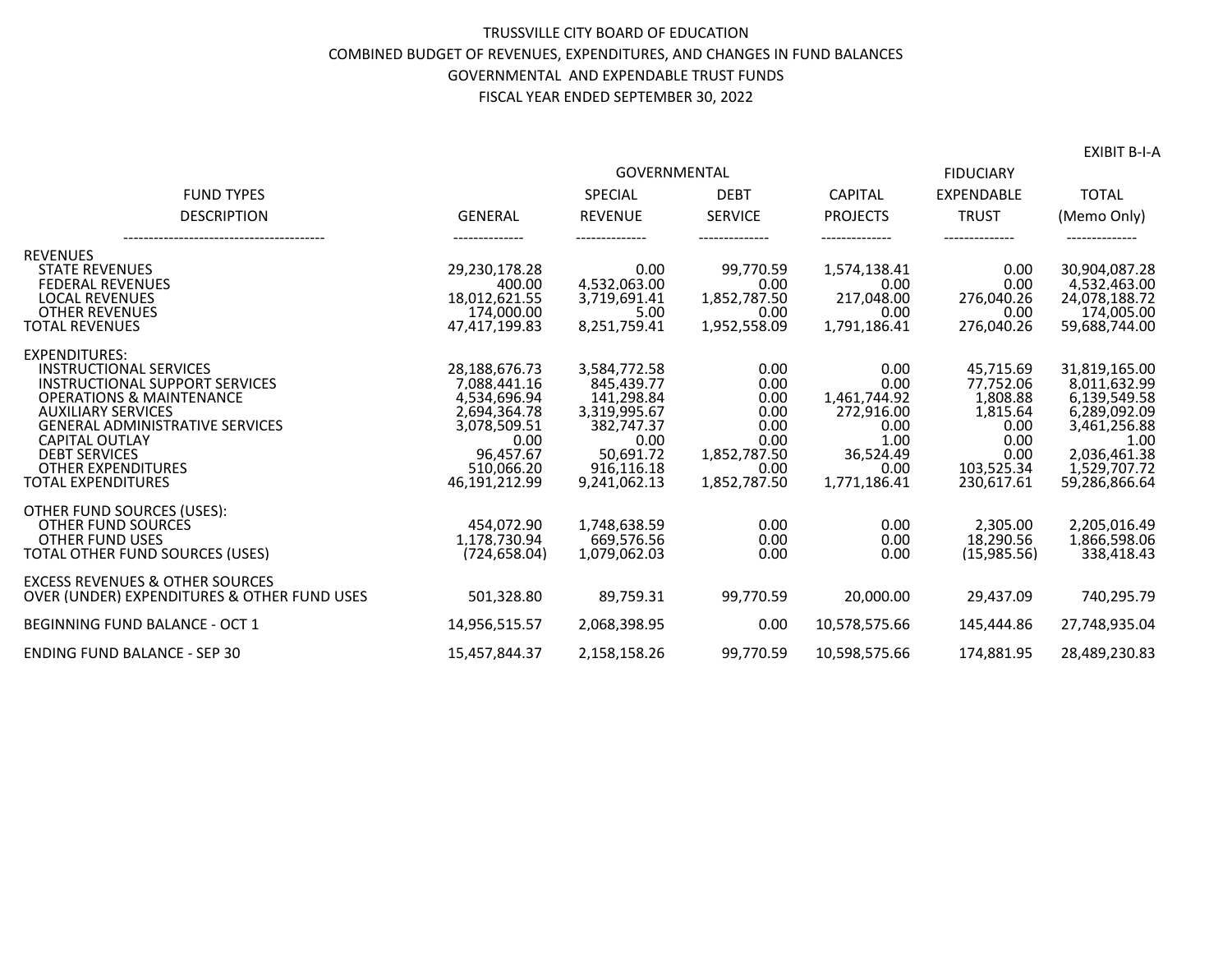Attachment to Exhibit P-II

# Alabama State Department of Education **FY 2021 Budget SUPPLEMENTAL INFORMATION**

As required by Section 16-13-140, Code of Alabama 1975 FY 2022 Final

**TRUSSVILLE CITY**

**SYSTEM TOTALS**

| ADM (Prior year used for allocation purposes)        |                |             | 4802.05      |
|------------------------------------------------------|----------------|-------------|--------------|
| <b>Earned Units</b>                                  |                |             |              |
| <b>Teachers</b>                                      |                |             | 275.29       |
| Principals                                           |                |             | 5.00         |
| <b>Assistant Principals</b>                          |                |             | 6.00         |
| Counselors                                           |                |             | 8.50         |
| Librarians                                           |                |             | 7.00         |
| <b>Vocational Ed. Director</b>                       |                |             | 0.75         |
| <b>Vocational Ed. Counselors</b>                     |                |             | 0.00         |
| <b>Total Units</b>                                   |                |             | 302.54       |
| Salaries                                             |                |             | \$16,845,028 |
| <b>Fringe Benefits</b>                               |                |             | \$6,452,233  |
| <b>Other Current Expense</b>                         |                |             | \$6,263,111  |
| <b>Classroom Instructional Support</b>               |                |             |              |
| <b>Student Materials</b>                             |                | \$700 /unit | \$211,778    |
| Technology                                           |                | \$500 /unit | \$151,270    |
| <b>Library Enhancement</b>                           | \$157.72 /unit |             | \$47,717     |
| <b>Professional Development</b>                      |                | \$100 /unit | \$30,254     |
| <b>Common Purchases</b>                              |                | \$0 /unit   | \$0          |
| <b>Textbooks/Digital Resources</b>                   |                | \$75 /ADM   | \$360,154    |
| <b>Total Foundation Programs</b>                     |                |             | \$30,361,545 |
| Less: Local Funds (10 Mills)                         |                |             | \$4,369,450  |
| <b>Total State Allocation (Foundation Program)</b>   |                |             | \$25,992,095 |
| <b>Additional State Appropriations</b>               |                |             |              |
| <b>School Nurse</b>                                  |                |             | \$272,685    |
| <b>Technology Coordinator</b>                        |                |             | \$60,966     |
| Salaries - 1% per Act 97-238                         |                |             | \$0          |
| At Risk                                              |                |             | \$31,590     |
| II. PROJECTED ENROLLMENT<br>(To be completed by LEA) |                |             | 4888         |
|                                                      |                |             |              |

#### **III. PROJECTED EMPLOYEES**

|                                    |                     |                          |                          |                          | <b>TOTAL</b>     |
|------------------------------------|---------------------|--------------------------|--------------------------|--------------------------|------------------|
| <b>Type</b>                        | <b>State Earned</b> | <b>Other State</b>       | Federal                  | Local                    | <b>EMPLOYEES</b> |
| <b>Teachers</b>                    | 277.8               | $\overline{\phantom{0}}$ | 5.0                      | 19.4                     | 302.2            |
| Librarians                         | 5.0                 | $\blacksquare$           | $\overline{\phantom{0}}$ | $\overline{\phantom{0}}$ | 5.0              |
| Counselors                         | 8.0                 | $\overline{\phantom{0}}$ | $\overline{\phantom{0}}$ | 3.0                      | 11.0             |
| Administrators                     | 11.8                | $\blacksquare$           | $\overline{\phantom{0}}$ | 1.8                      | 13.5             |
| <b>Certified Support Personnel</b> | $\blacksquare$      | ٠                        | $\overline{\phantom{0}}$ | 1.5                      | 1.5              |
| Non. Cert. Supp. Personnel         | 45.0                | 4.0                      | 56.1                     | 17.9                     | 123.0            |
| Total                              | 347.5               | 4.0                      | 61.1                     | 43.6                     | 456.2            |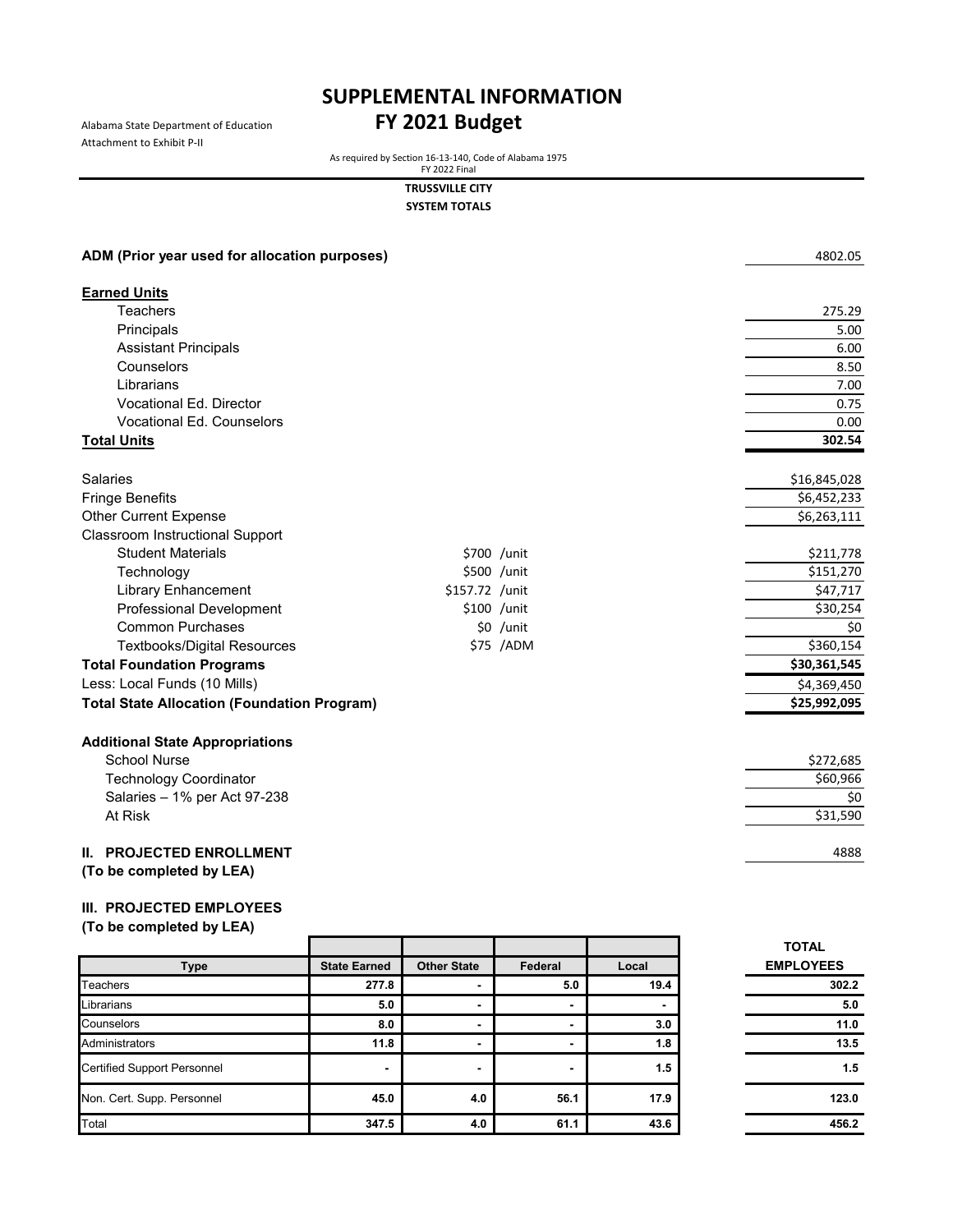#### TRUSSVILLE CITY BOARD OF EDUCATION - SYS#205 PROPOSED BUDGET OF REVENUES ^EXPENDITURES - ALL FUND TYPES FOR THE FISCAL YEAR ENDED SEPTEMBER 30, 2022

|                                                                   |                        |                                  | GOVERNMENTAL                     |                                  |                                   |                  | LAIIIDII FTA                  |
|-------------------------------------------------------------------|------------------------|----------------------------------|----------------------------------|----------------------------------|-----------------------------------|------------------|-------------------------------|
| <b>FUND TYPES</b>                                                 |                        |                                  |                                  |                                  |                                   | <b>FIDUCIARY</b> |                               |
|                                                                   |                        |                                  | SPECIAL                          | <b>DEBT</b>                      | <b>CAPITAL</b>                    |                  | <b>TOTAL</b>                  |
| <b>DESCRIPTION</b><br>-------------------------                   | ACCT#<br>-----------   | <b>GENERAL</b><br>-------------- | <b>REVENUE</b><br>-------------- | <b>SERVICE</b><br>-------------- | <b>PROJECTS</b><br>-------------- | --------------   | (Memo Only)<br>-------------- |
| SOURCES:                                                          |                        |                                  |                                  |                                  |                                   |                  |                               |
| <b>BEGINNING BALANCE - OCT 1</b>                                  |                        | 14,956,515.57                    | 2,068,398.95                     | 0.00                             | 10,578,575.66                     | 145,444.86       | 27,748,935.04                 |
| <b>REVENUES:</b>                                                  |                        |                                  |                                  |                                  |                                   |                  |                               |
| State Revenues:<br><b>Foundation Program</b>                      | 1110-1199              | 25,992,095.00                    | 0.00                             | 0.00                             | 0.00                              | 0.00             | 25,992,095.00                 |
| <b>SDE Appropriations</b>                                         | 1210-1299              | 587,181.28                       | 0.00                             | 0.00                             | 0.00                              | 0.00             | 587,181.28                    |
| Transportation                                                    | 1310-1399              | 2.477.924.00                     | 0.00                             | 0.00                             | 272,916.00                        | 0.00             | 2,750,840.00                  |
| At Risk                                                           | 1410                   | 31,590.00                        | 0.00                             | 0.00                             | 0.00                              | 0.00             | 31,590.00                     |
| Preschool                                                         | 1520                   | 141,388.00                       | 0.00                             | 0.00                             | 0.00                              | 0.00             | 141,388.00                    |
| PSF - Capital Outlay                                              | 2120                   | 0.00                             | 0.00                             | 99,770.59                        | 1,301,222.41                      | 0.00             | 1,400,993.00                  |
| <b>Other State Revenues</b>                                       | 2900-2999              | 0.00                             | 0.00                             | 0.00                             | 0.00                              | 0.00             | 0.00                          |
| <b>Total State Revenues</b>                                       | 1000-2999              | 29,230,178.28                    | 0.00                             | 99,770.59                        | 1,574,138.41                      | 0.00             | 30,904,087.28                 |
| Federal Revenues:                                                 |                        |                                  |                                  |                                  |                                   |                  |                               |
| Individuals with Disabilities Act                                 | 3200-3299              | 0.00                             | 846,096.00                       | 0.00                             | 0.00                              | 0.00             | 846,096.00                    |
| <b>Vocational Education</b>                                       | 3300-3399              | 0.00                             | 30.096.00                        | 0.00                             | 0.00                              | 0.00             | 30,096.00                     |
| SSA-Disability Determination                                      | 3830                   | 400.00                           | 0.00                             | 0.00                             | 0.00                              | 0.00             | 400.00                        |
| Title IV - SSAA                                                   | 4160                   | 0.00                             | 10,000.00                        | 0.00                             | 0.00                              | 0.00             | 10,000.00                     |
| <b>CARES Act - ESSER</b>                                          | 4290-4299              | 0.00                             | 1,910,871.00                     | 0.00                             | 0.00                              | 0.00             | 1,910,871.00                  |
| USDA - Food ^& Nutrition                                          | 5100-5199              | 0.00                             | 1,735,000.00                     | 0.00                             | 0.00                              | 0.00             | 1,735,000.00                  |
| <b>Total Federal Revenues</b>                                     | 3000-5999              | 400.00                           | 4,532,063.00                     | 0.00                             | 0.00                              | 0.00             | 4,532,463.00                  |
| Local Revenues:                                                   |                        |                                  |                                  |                                  |                                   |                  |                               |
| County Special Ad Valorem                                         | 6030-6089              | 4,229,874.55                     | 0.00                             | 0.00                             | 0.00                              | 0.00             | 4,229,874.55                  |
| <b>County Sales Tax</b>                                           | 6110                   | 750,000.00                       | 0.00                             | 0.00                             | 0.00                              | 0.00             | 750,000.00                    |
| County Alcohol Beverage Tax                                       | 6140                   | 3,000.00                         | 0.00                             | 0.00                             | 0.00                              | 0.00             | 3,000.00                      |
| District Regular Ad Valorem                                       | 6210                   | 2.278.706.00                     | 0.00                             | 0.00                             | 0.00                              | 0.00             | 2,278,706.00                  |
| District Reappraisal Ad Valorem                                   | 6220                   | 1,024,545.00                     | 0.00                             | 0.00                             | 197,048.00                        | 0.00             | 1,221,593.00                  |
| District Special Ad Valorem                                       | 6230-6250              | 5,807,588.00                     | 0.00                             | 0.00                             | 0.00                              | 0.00             | 5,807,588.00                  |
| Municipal General Ad Valorem                                      | 6260-6289              | 1,275,000.00                     | 0.00                             | 1,852,787.50                     | 0.00                              | 0.00             | 3,127,787.50                  |
| Helping Schools-Vehicles Tags                                     | 6370                   | 1,000.00                         | 0.00                             | 0.00                             | 0.00                              | 0.00             | 1,000.00                      |
| Manufactured Homes-Reg Fee                                        | 6380                   | 300.00                           | 0.00                             | 0.00                             | 0.00                              | 0.00             | 300.00                        |
| <b>Other Local Government Revenues</b>                            | 6500-6599<br>6700-6799 | 2,600,000.00<br>0.00             | 0.00<br>595,000.00               | 0.00<br>0.00                     | 0.00<br>0.00                      | 0.00<br>0.00     | 2,600,000.00<br>595,000.00    |
| Food Service Income<br>Earnings on Investments                    | 6800-6899              | 2,500.00                         | 118.55                           | 0.00                             | 20,000.00                         | 0.00             | 22,618.55                     |
| <b>Other Local Revenues</b>                                       | 6900-6999              | 40,108.00                        | 0.00                             | 0.00                             | 0.00                              | 0.00             | 40,108.00                     |
| Local School Revenue - Public                                     | 7100-7499              | 0.00                             | 3.124.572.86                     | 0.00                             | 0.00                              | 0.00             | 3.124.572.86                  |
| Local School Revenue - Non Public                                 | 7500-7999              | 0.00                             | 0.00                             | 0.00                             | 0.00                              | 276.040.26       | 276,040.26                    |
| <b>Total Local Sources</b>                                        | 6000-7999              | 18,012,621.55                    | 3,719,691.41                     | 1,852,787.50                     | 217,048.00                        | 276,040.26       | 24,078,188.72                 |
| Other Sources:                                                    |                        |                                  |                                  |                                  |                                   |                  |                               |
| <b>Intermediate Sources</b>                                       | 8400-8499              | 0.00                             | 0.00                             | 0.00                             | 0.00                              | 0.00             | 0.00                          |
| <b>Other Revenues</b>                                             | 8900-8999              | 174.000.00                       | 5.00                             | 0.00                             | 0.00                              | 0.00             | 174.005.00                    |
| <b>Total Other Sources</b>                                        | 8000-8999              | 174.000.00                       | 5.00                             | 0.00                             | 0.00                              | 0.00             | 174.005.00                    |
| <b>TOTAL REVENUES</b>                                             | 1000-8999              | 47,417,199.83                    | 8,251,759.41                     | 1,952,558.09                     | 1,791,186.41                      | 276,040.26       | 59,688,744.00                 |
| OTHER FINANCING SOURCES:                                          |                        |                                  |                                  |                                  |                                   |                  |                               |
| <b>Indirect Cost</b><br>Proceeds of General Long-Term Liabilities | 9010<br>9100-9199      | 271,069.90<br>1.00               | 0.00<br>0.00                     | 0.00<br>0.00                     | 0.00<br>0.00                      | 0.00<br>0.00     | 271.069.90<br>1.00            |
| <b>Operating Transfers In</b>                                     | 9200-9299              | 163,000.00                       | 1,748,638.59                     | 0.00                             | 0.00                              | 2,305.00         | 1,913,943.59                  |
| Sales ^& Disposition of Fixed Assets                              | 9300-9399              | 20,001.00                        | 0.00                             | 0.00                             | 0.00                              | 0.00             | 20.001.00                     |
| <b>Other Financing Sources</b>                                    | 9900-9997              | 1.00                             | 0.00                             | 0.00                             | 0.00                              | 0.00             | 1.00                          |
| <b>Total Other Financing Sources</b>                              | 9000-9997              | 454,072.90                       | 1,748,638.59                     | 0.00                             | 0.00                              | 2,305.00         | 2,205,016.49                  |
| <b>TOTAL ALL SOURCES</b>                                          | 1000-9997              | 47.871.272.73                    | 10.000.398.00                    | 1.952.558.09                     | 1.791.186.41                      | 278.345.26       | 61.893.760.49                 |

EXHIBIT P-I-A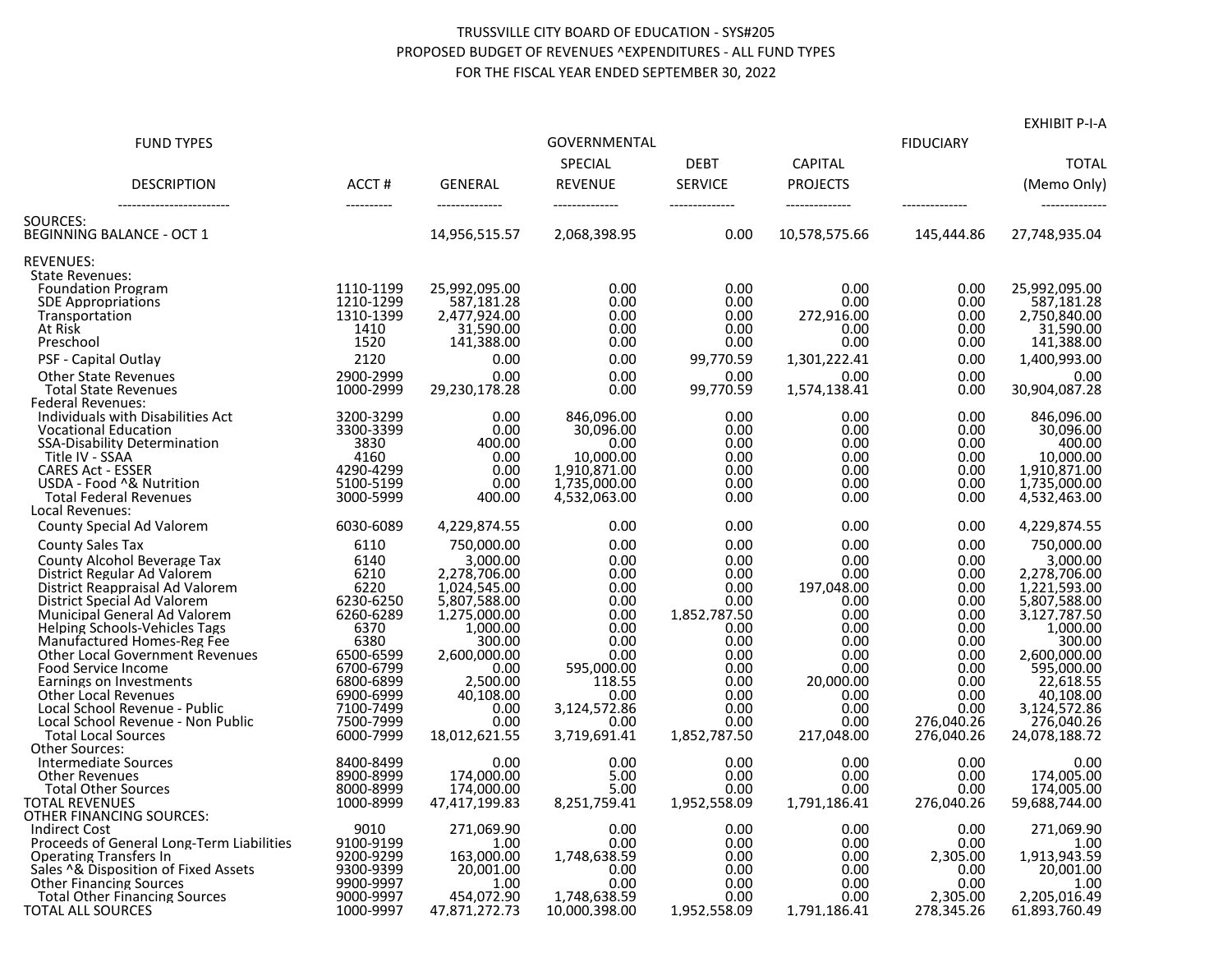#### TRUSSVILLE CITY BOARD OF EDUCATION - SYS#205 PROPOSED BUDGET OF REVENUES ^EXPENDITURES - ALL FUND TYPES FOR THE FISCAL YEAR ENDED SEPTEMBER 30, 2022

| <b>FUND TYPES</b>                      |           | <b>GOVERNMENTAL</b> |                |                |                 |            |               |
|----------------------------------------|-----------|---------------------|----------------|----------------|-----------------|------------|---------------|
|                                        |           |                     | <b>SPECIAL</b> | <b>DEBT</b>    | <b>CAPITAL</b>  |            | <b>TOTAL</b>  |
| <b>DESCRIPTION</b>                     | ACCT#     | <b>GENERAL</b>      | <b>REVENUE</b> | <b>SERVICE</b> | <b>PROJECTS</b> |            | (Memo Only)   |
| EXPENDITURES:                          |           |                     |                |                |                 |            | ------------- |
| Instructional Services                 | 1000-1999 | 28.188.676.73       | 3.584.772.58   | 0.00           | 0.00            | 45,715.69  | 31,819,165.00 |
| Instructional Support Services         | 2000-2999 | 7.088.441.16        | 845.439.77     | 0.00           | 0.00            | 77.752.06  | 8.011.632.99  |
| Operation ^& Maintenance               | 3000-3999 | 4.534.696.94        | 141.298.84     | 0.00           | 1,461,744.92    | 1.808.88   | 6.139.549.58  |
| <b>Auxiliary Services</b>              | 4000-4999 | 2,694,364.78        | 3,319,995.67   | 0.00           | 272,916.00      | 1,815.64   | 6,289,092.09  |
| <b>General Administrative Services</b> | 6000-6999 | 3.078.509.51        | 382.747.37     | 0.00           | 0.00            | 0.00       | 3,461,256.88  |
| Capital Outlay                         | 7000-7999 | 0.00                | 0.00           | 0.00           | 1.00            | 0.00       | 1.00          |
| Debt Service                           | 8000-8999 | 96.457.67           | 50.691.72      | 1.852.787.50   | 36.524.49       | 0.00       | 2.036.461.38  |
| <b>Other Expenditures</b>              | 9000-9899 | 510.066.20          | 916.116.18     | 0.00           | 0.00            | 103.525.34 | 1.529.707.72  |
| <b>TOTAL EXPENDITURES</b>              | 1000-9899 | 46.191.212.99       | 9,241,062.13   | 1,852,787.50   | 1.771.186.41    | 230,617.61 | 59.286.866.64 |
| <b>OTHER FUND USES:</b>                |           |                     |                |                |                 |            |               |
| <b>Transfers Out</b>                   | 9910      | 1.178.730.94        | 669.576.56     | 0.00           | 0.00            | 18.290.56  | 1.866.598.06  |
| Other Fund Uses                        | 9990      | 0.00                | 0.00           | 0.00           | 0.00            | 0.00       | 0.00          |
| <b>Total Other Fund Uses</b>           | 9900-9999 | 1.178.730.94        | 669.576.56     | 0.00           | 0.00            | 18,290.56  | 1.866.598.06  |
| <b>TOTAL ALL USES</b>                  | 1000-9999 | 47.369.943.93       | 9.910.638.69   | 1.852.787.50   | 1.771.186.41    | 248.908.17 | 61.153.464.70 |
| PROJECTED ENDING BALANCE-SEP 30        | (NET)     | 15,457,844.37       | 2,158,158.26   | 99,770.59      | 10,598,575.66   | 174,881.95 | 28,489,230.83 |

EXHIBIT P-I-B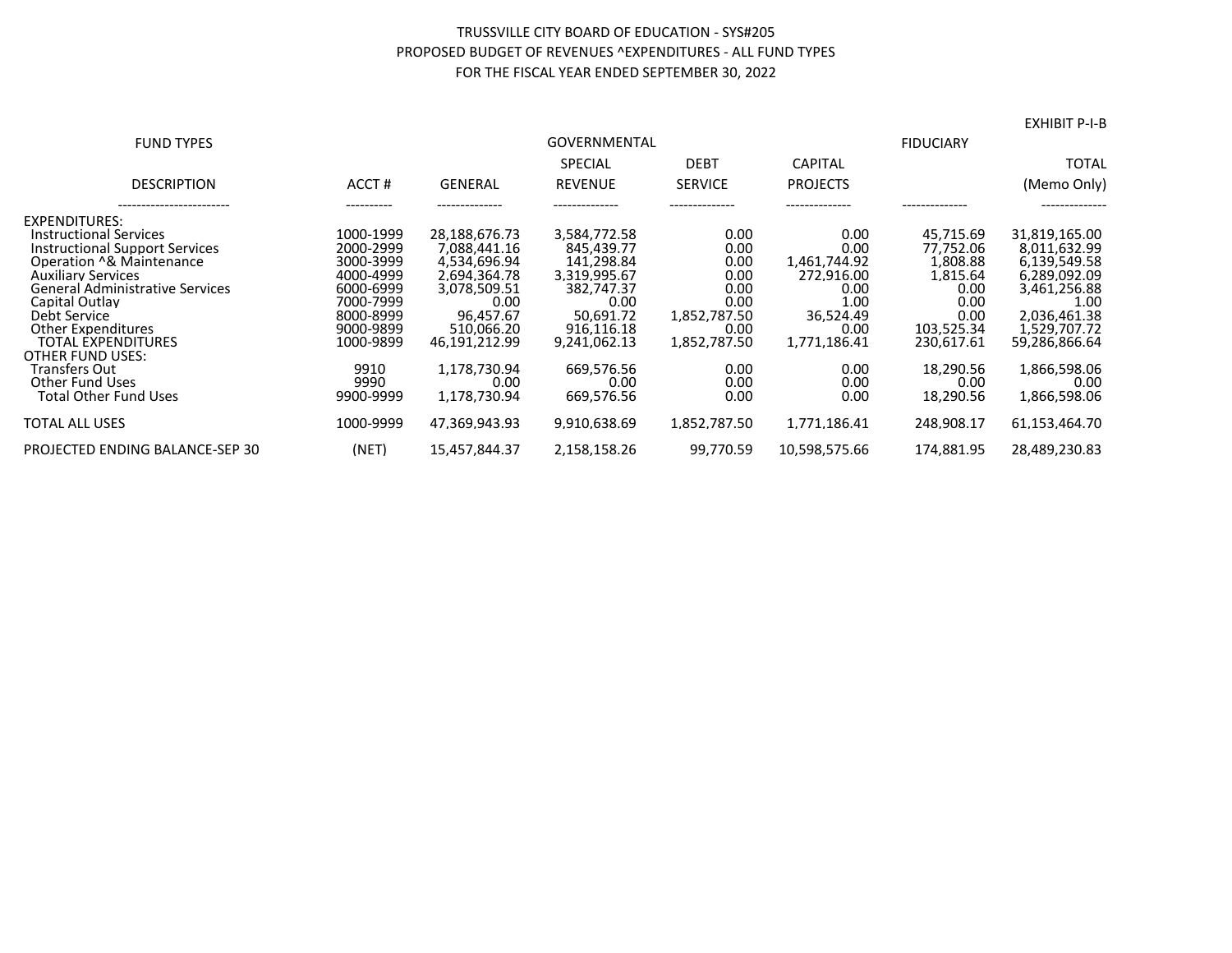### Alabama State Department of Education **FY 2021 Budget** Alabama State Department of Education **SUPPLEMENTAL INFORMATION**

| Attachment to Exhibit P-II                    |                                                                         |                                        | 205         |
|-----------------------------------------------|-------------------------------------------------------------------------|----------------------------------------|-------------|
|                                               | As required by Section 16-13-140, Code of Alabama 1975<br>FY 2022 Final |                                        |             |
| NAME OF SCHOOL OR COST CENTER                 |                                                                         | HEWITT-Trussville Middle School - 0380 |             |
| <b>GRADE LEVELS</b>                           | $6 - 8$                                                                 |                                        |             |
|                                               |                                                                         |                                        |             |
| ADM (Prior year used for allocation purposes) |                                                                         |                                        | 1198.35     |
|                                               |                                                                         |                                        |             |
| <b>Earned Units</b>                           |                                                                         |                                        |             |
| Teachers                                      |                                                                         |                                        | 60.10       |
| Principals                                    |                                                                         |                                        | 1.00        |
| <b>Assistant Principals</b>                   |                                                                         |                                        | 2.00        |
| Counselors                                    |                                                                         |                                        | 2.50        |
| Librarians                                    |                                                                         |                                        | 2.00        |
| Vocational Ed. Director                       |                                                                         |                                        | 0.00        |
| <b>Vocational Ed. Counselors</b>              |                                                                         |                                        | 0.00        |
| <b>Total Units</b>                            |                                                                         |                                        | 67.60       |
|                                               |                                                                         |                                        |             |
| <b>Salaries</b>                               |                                                                         |                                        | \$3,778,554 |
| <b>Fringe Benefits</b>                        |                                                                         |                                        | \$1,445,652 |
| <b>Classroom Instructional Support</b>        |                                                                         |                                        |             |
| <b>Student Materials</b>                      |                                                                         | \$700 /unit                            | \$47,320    |
| Technology                                    |                                                                         | \$500 /unit                            | \$33,800    |
| Library Enhancement                           | \$157.72 /unit                                                          |                                        | \$10,662    |
| <b>Professional Development</b>               |                                                                         | \$100 /unit                            | \$6,760     |
| <b>Common Purchases</b>                       |                                                                         | $$0$ /unit                             | \$0         |
| <b>Textbooks/Digital Resources</b>            |                                                                         | \$75 /ADM                              | \$89,876    |
| <b>Total Foundation Programs</b>              |                                                                         |                                        | \$5,412,624 |
|                                               |                                                                         |                                        |             |
| <b>II. PROJECTED ENROLLMENT</b>               |                                                                         |                                        | 1132        |
|                                               |                                                                         |                                        |             |

**(To be completed by LEA)**

#### **III. PROJECTED EMPLOYEES**

|                                    |                     | <b>Source of Funds</b>                 | <b>TOTAL</b> |     |                  |
|------------------------------------|---------------------|----------------------------------------|--------------|-----|------------------|
| <b>Type</b>                        | <b>State Earned</b> | <b>Other State</b><br>Federal<br>Local |              |     | <b>EMPLOYEES</b> |
| <b>Teachers</b>                    | 61.6                |                                        |              | 0.4 | 62               |
| Librarians                         |                     |                                        |              |     |                  |
| Counselors                         |                     |                                        |              |     |                  |
| Administrators                     |                     |                                        |              |     |                  |
| <b>Certified Support Personnel</b> |                     |                                        |              |     |                  |
| Non. Cert. Supp. Personnel         |                     |                                        | 12.9         | 4.1 | 27               |
| Total                              | 76.6                |                                        | 12.9         | 5.5 | 96               |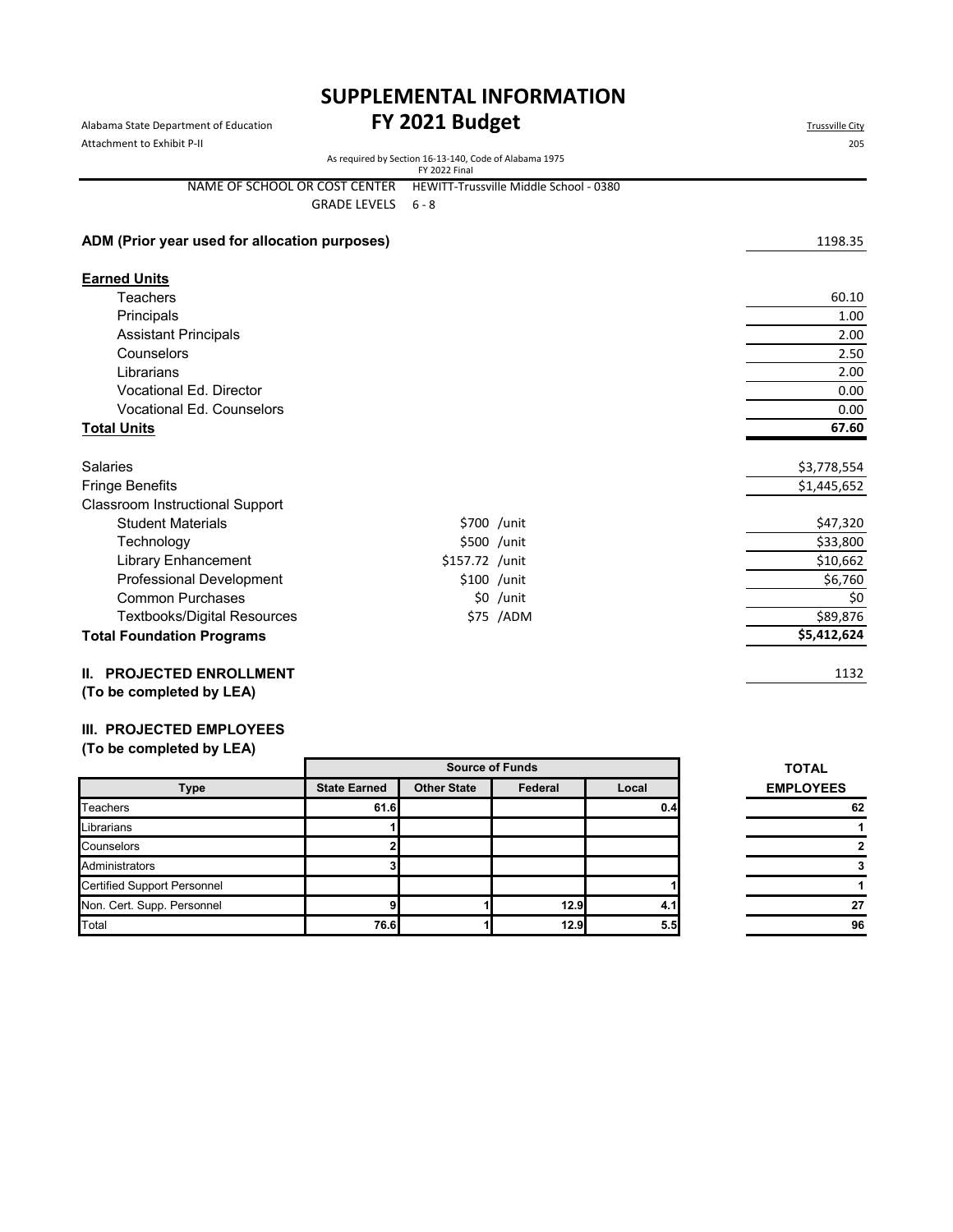#### TRUSSVILLE CITY BOARD OF EDUCATION - SYS# 205 HEWITT-TRUSSVILLE MIDDLE SCH / COST CENTER - C/C#0380 PROPOSED BUDGET OF EXPENDITURES - ALL FUND TYPES FISCAL YEAR ENDED SEPTEMBER 30, 2022

| <b>FUND TYPE</b>                                                                                                                                                                                                                                                               |                                                                                                               | <b>GOVERNMENTAL</b>                                                                     |                                                                                        |                                                      |                                                      | <b>EXHIBIT P-II-A</b><br><b>FIDUCIARY</b>                          |                                                                                                   |
|--------------------------------------------------------------------------------------------------------------------------------------------------------------------------------------------------------------------------------------------------------------------------------|---------------------------------------------------------------------------------------------------------------|-----------------------------------------------------------------------------------------|----------------------------------------------------------------------------------------|------------------------------------------------------|------------------------------------------------------|--------------------------------------------------------------------|---------------------------------------------------------------------------------------------------|
|                                                                                                                                                                                                                                                                                |                                                                                                               |                                                                                         | SPECIAL                                                                                |                                                      | <b>CAPITAL</b>                                       |                                                                    | <b>TOTAL</b>                                                                                      |
| <b>DESCRIPTION</b>                                                                                                                                                                                                                                                             | ACCT#                                                                                                         | <b>GENERAL</b>                                                                          | <b>REVENUE</b>                                                                         | <b>DEBT SERVICE</b>                                  | <b>PROJECTS</b>                                      | TRUST/AGENCY                                                       | (Memo Only)                                                                                       |
| EXPENDITURES BY CATEGORY:<br><b>Instructional Services:</b><br><b>Personal Services</b><br><b>Employee Benefits</b><br><b>Purchased Services</b><br>Materials ^& Supplies<br>Capital Outlay (Personal Property)<br><b>Other Objects</b><br><b>Total Instructional Services</b> | -----------------<br>1000-9999<br>1000-1999<br>001-199<br>200-299<br>300-399<br>400-499<br>500-599<br>600-899 | 4,161,064.50<br>1,449,640.96<br>118,265.00<br>34.500.00<br>0.00<br>0.00<br>5,763,470.46 | 54,940.70<br>34,534.49<br>78,329.89<br>161,437.11<br>0.00<br>48,617.68<br>377.859.87   | 0.00<br>0.00<br>0.00<br>0.00<br>0.00<br>0.00<br>0.00 | 0.00<br>0.00<br>0.00<br>0.00<br>0.00<br>0.00<br>0.00 | 0.00<br>0.00<br>1.150.69<br>6,290.82<br>0.00<br>914.39<br>8,355.90 | <br>4,216,005.20<br>1.484.175.45<br>197,745.58<br>202.227.93<br>0.00<br>49,532.07<br>6,149,686.23 |
| <b>Instructional Support Services:</b><br><b>Personal Services</b><br><b>Employee Benefits</b><br><b>Purchased Services</b><br>Materials ^& Supplies<br>Capital Outlay (Personal Property)<br><b>Other Objects</b><br><b>Total Instructional Support Services</b>              | 2000-2999<br>001-199<br>200-299<br>300-399<br>400-499<br>500-599<br>600-899                                   | 837,453.47<br>300,044.56<br>17,680.00<br>11,882.68<br>0.00<br>0.00<br>1,167,060.71      | 29,570.36<br>10,823.17<br>32,048.99<br>28,355.90<br>0.00<br>7,394.71<br>108,193.13     | 0.00<br>0.00<br>0.00<br>0.00<br>0.00<br>0.00<br>0.00 | 0.00<br>0.00<br>0.00<br>0.00<br>0.00<br>0.00<br>0.00 | 0.00<br>0.00<br>0.00<br>6,395.62<br>0.00<br>1,855.00<br>8,250.62   | 867,023.83<br>310,867.73<br>49,728.99<br>46,634.20<br>0.00<br>9,249.71<br>1,283,504.46            |
| Operations ^& Maintenance Services:<br><b>Personal Services</b><br><b>Employee Benefits</b><br><b>Purchased Services</b><br>Materials ^& Supplies<br>Capital Outlav (Personal Property)<br><b>Other Objects</b><br>Total Operations ^& Maint Services                          | 3000-3999<br>001-199<br>200-299<br>300-399<br>400-499<br>500-599<br>600-899                                   | 133,932.08<br>75,845.21<br>297,599.57<br>3,970.39<br>0.00<br>0.00<br>511,347.25         | 0.00<br>0.00<br>9,072.95<br>15,396.87<br>0.00<br>0.00<br>24.469.82                     | 0.00<br>0.00<br>0.00<br>0.00<br>0.00<br>0.00<br>0.00 | 0.00<br>0.00<br>0.00<br>0.00<br>0.00<br>0.00<br>0.00 | 0.00<br>0.00<br>0.00<br>0.00<br>0.00<br>0.00<br>0.00               | 133,932.08<br>75,845.21<br>306,672.52<br>19,367.26<br>0.00<br>0.00<br>535,817.07                  |
| <b>Auxiliary Services:</b><br><b>Personal Services</b><br><b>Emplovee Benefits</b><br><b>Purchased Services</b><br>Materials ^& Supplies<br>Capital Outlay (Personal Property)<br><b>Other Objects</b><br><b>Total Auxiliary Services</b>                                      | 4000-4999<br>001-199<br>200-299<br>300-399<br>400-499<br>500-599<br>600-899                                   | 0.00<br>0.00<br>0.00<br>0.00<br>0.00<br>0.00<br>0.00                                    | 245,025.04<br>146,005.12<br>24,472.14<br>291,113.00<br>0.00<br>61,803.89<br>768.419.19 | 0.00<br>0.00<br>0.00<br>0.00<br>0.00<br>0.00<br>0.00 | 0.00<br>0.00<br>0.00<br>0.00<br>0.00<br>0.00<br>0.00 | 0.00<br>0.00<br>331.25<br>0.00<br>0.00<br>0.00<br>331.25           | 245,025.04<br>146.005.12<br>24,803.39<br>291,113.00<br>0.00<br>61,803.89<br>768.750.44            |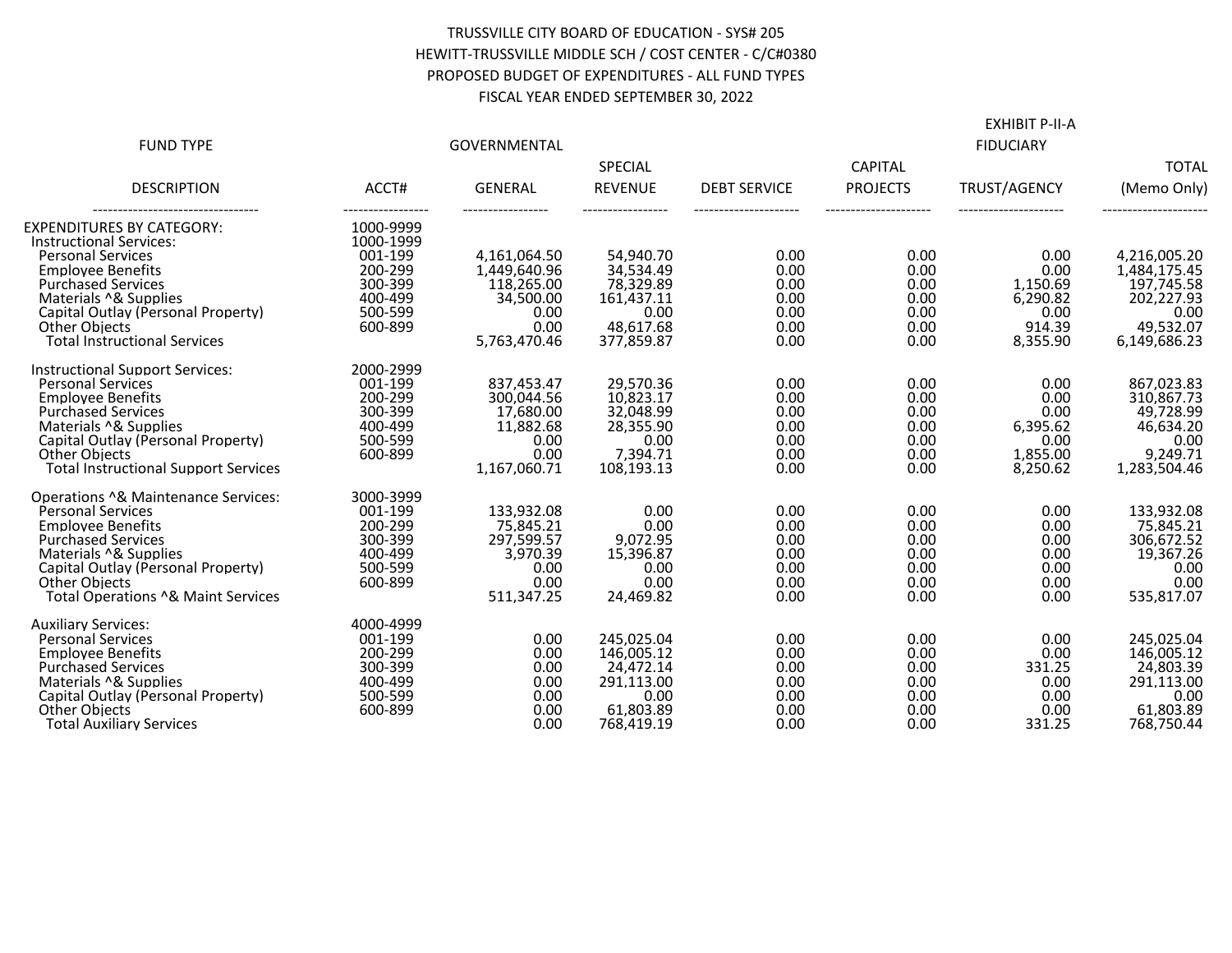#### TRUSSVILLE CITY BOARD OF EDUCATION - SYS# 205 HEWITT-TRUSSVILLE MIDDLE SCH / COST CENTER - C/C#0380 PROPOSED BUDGET OF EXPENDITURES - ALL FUND TYPES FISCAL YEAR ENDED SEPTEMBER 30, 2022

| <b>FUND TYPE</b>                                                                                                                                                                                                                                                           | GOVERNMENTAL                                                                                      |                                                                      |                                                                                  |                                                                      | <b>EXHIBIT P-II-B</b><br><b>FIDUCIARY</b>                            |                                                                                |                                                                                  |  |
|----------------------------------------------------------------------------------------------------------------------------------------------------------------------------------------------------------------------------------------------------------------------------|---------------------------------------------------------------------------------------------------|----------------------------------------------------------------------|----------------------------------------------------------------------------------|----------------------------------------------------------------------|----------------------------------------------------------------------|--------------------------------------------------------------------------------|----------------------------------------------------------------------------------|--|
| <b>DESCRIPTION</b>                                                                                                                                                                                                                                                         | ACCT#                                                                                             | <b>GENERAL</b>                                                       | SPECIAL<br><b>REVENUE</b>                                                        | <b>DEBT SERVICE</b>                                                  | <b>CAPITAL</b><br><b>PROJECTS</b>                                    | TRUST/AGENCY                                                                   | <b>TOTAL</b><br>(Memo Only)                                                      |  |
| <b>General Administrative Services</b><br><b>Personal Services</b><br><b>Employee Benefits</b><br><b>Purchased Services</b><br>Marterials ^& Supplies<br>Capital Outlay (Personal Property)<br><b>Other Objects</b><br><b>Total General Admin Services</b>                 | 6000-6999<br>001-199<br>200-299<br>300-399<br>400-499<br>500-599<br>600-899                       | 0.00<br>0.00<br>0.00<br>0.00<br>0.00<br>0.00<br>0.00                 | 0.00<br>0.00<br>0.00<br>0.00<br>0.00<br>0.00<br>0.00                             | 0.00<br>0.00<br>0.00<br>0.00<br>0.00<br>0.00<br>0.00                 | 0.00<br>0.00<br>0.00<br>0.00<br>0.00<br>0.00<br>0.00                 | 0.00<br>0.00<br>0.00<br>0.00<br>0.00<br>0.00<br>0.00                           | 0.00<br>0.00<br>0.00<br>0.00<br>0.00<br>0.00<br>0.00                             |  |
| Capital Outlay - Real Property:<br><b>Personal Services</b><br><b>Employee Benefits</b><br><b>Purchased Services</b><br>Materials ^& Supplies<br>Capital Outlay (Personal Property)<br><b>Other Objects</b><br><b>Total Capital Outlay</b>                                 | 7000-7999<br>001-199<br>200-299<br>300-399<br>400-499<br>500-599<br>600-899                       | 0.00<br>0.00<br>0.00<br>0.00<br>0.00<br>0.00<br>0.00                 | 0.00<br>0.00<br>0.00<br>0.00<br>0.00<br>0.00<br>0.00                             | 0.00<br>0.00<br>0.00<br>0.00<br>0.00<br>0.00<br>0.00                 | 0.00<br>0.00<br>0.00<br>0.00<br>0.00<br>0.00<br>0.00                 | 0.00<br>0.00<br>0.00<br>0.00<br>0.00<br>0.00<br>0.00                           | 0.00<br>0.00<br>0.00<br>0.00<br>0.00<br>0.00<br>0.00                             |  |
| Debt Services - Long Term:<br><b>Other Obiects</b><br>Debt Service Long Term<br><b>Total Debt Services</b>                                                                                                                                                                 | 8000-8999<br>600-899<br>930-939                                                                   | 0.00<br>0.00<br>0.00                                                 | 0.00<br>0.00<br>0.00                                                             | 0.00<br>0.00<br>0.00                                                 | 0.00<br>0.00<br>0.00                                                 | 0.00<br>0.00<br>0.00                                                           | 0.00<br>0.00<br>0.00                                                             |  |
| Other Expenditures:<br><b>Personal Services</b><br><b>Employee Benefits</b><br><b>Purchased Services</b><br>Materials ^& Supplies<br>Capital Outlay (Personal Property)<br><b>Other Objects</b><br>Refunds<br><b>Claims Against LEA</b><br><b>Total Other Expenditures</b> | 9000-9899<br>001-199<br>200-299<br>300-399<br>400-499<br>500-599<br>600-899<br>950-959<br>960-969 | 0.00<br>0.00<br>0.00<br>0.00<br>0.00<br>0.00<br>0.00<br>0.00<br>0.00 | 0.00<br>0.00<br>0.00<br>318,480.39<br>0.00<br>0.00<br>0.00<br>0.00<br>318,480.39 | 0.00<br>0.00<br>0.00<br>0.00<br>0.00<br>0.00<br>0.00<br>0.00<br>0.00 | 0.00<br>0.00<br>0.00<br>0.00<br>0.00<br>0.00<br>0.00<br>0.00<br>0.00 | 0.00<br>0.00<br>0.00<br>22,500.00<br>0.00<br>0.00<br>0.00<br>0.00<br>22,500.00 | 0.00<br>0.00<br>0.00<br>340,980.39<br>0.00<br>0.00<br>0.00<br>0.00<br>340,980.39 |  |
| <b>Other Fund Uses:</b><br><b>Transfers Out</b><br>Other Fund Uses (Excludes 920-929)<br><b>Total Other Fund Uses</b>                                                                                                                                                      | 9900-9999<br>920-929<br>900-997                                                                   | 50,289.00<br>0.00<br>50,289.00                                       | 119,035.83<br>0.00<br>119,035.83                                                 | 0.00<br>0.00<br>0.00                                                 | 0.00<br>0.00<br>0.00                                                 | 1,523.58<br>0.00<br>1,523.58                                                   | 170,848.41<br>0.00<br>170,848.41                                                 |  |
| TOTAL EXPENDITURES ^& OTHER FUND USES                                                                                                                                                                                                                                      |                                                                                                   | 7,492,167.42                                                         | 1,716,458.23                                                                     | 0.00                                                                 | 0.00                                                                 | 40,961.35                                                                      | 9,249,587.00                                                                     |  |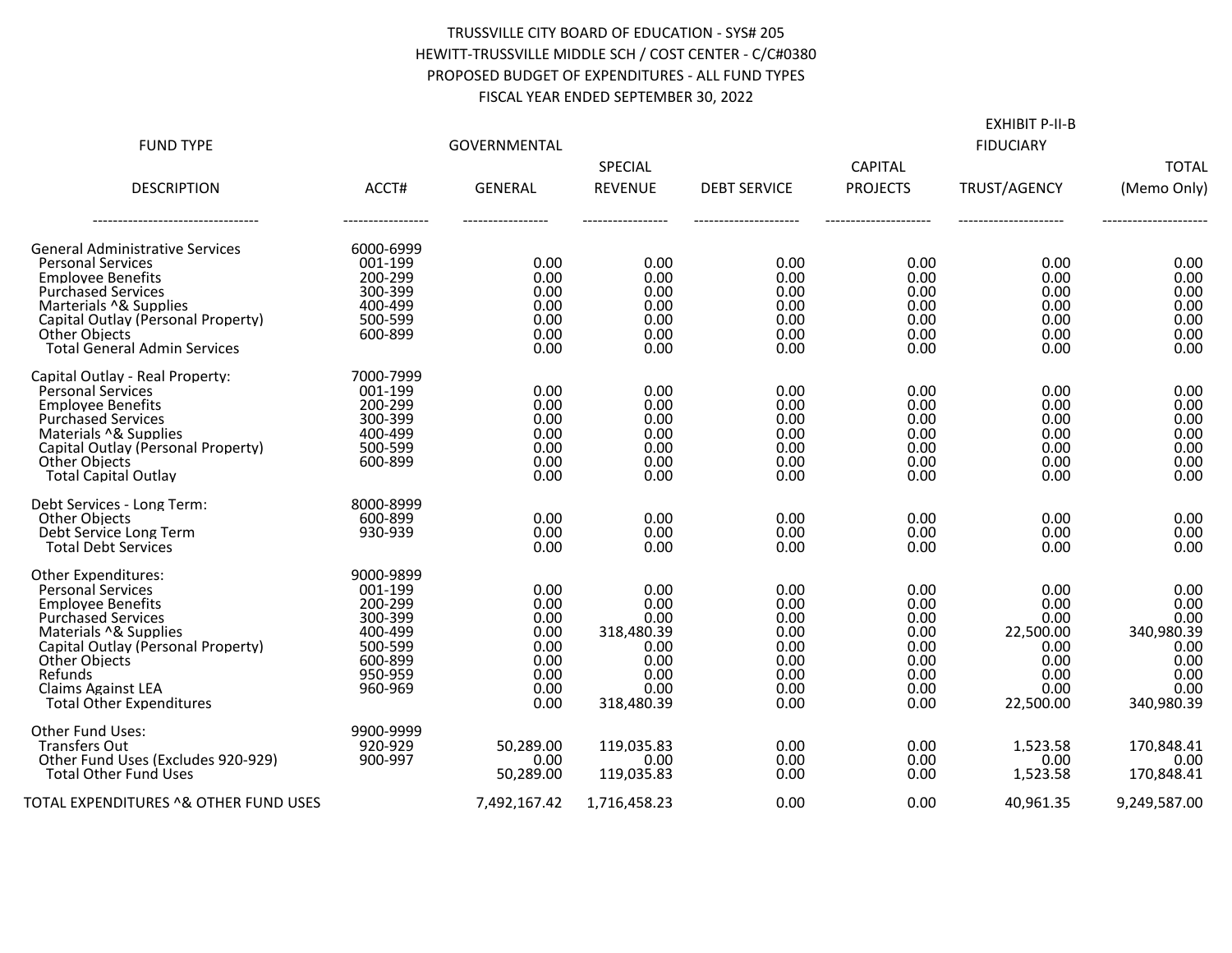# Alabama State Department of Education **FY 2021 Budget** Alabama State Department of Education **SUPPLEMENTAL INFORMATION**

| Attachment to Exhibit P-II                                     |                                                                         | 205         |
|----------------------------------------------------------------|-------------------------------------------------------------------------|-------------|
|                                                                | As required by Section 16-13-140, Code of Alabama 1975<br>FY 2022 Final |             |
| NAME OF SCHOOL OR COST CENTER                                  | Magnolia Elementary School - 0400                                       |             |
| <b>GRADE LEVELS</b>                                            | $K-5$                                                                   |             |
|                                                                |                                                                         |             |
| ADM (Prior year used for allocation purposes)                  |                                                                         | 375.25      |
| <b>Earned Units</b>                                            |                                                                         |             |
| <b>Teachers</b>                                                |                                                                         | 23.68       |
| Principals                                                     |                                                                         | 1.00        |
| <b>Assistant Principals</b>                                    |                                                                         | 0.00        |
| Counselors                                                     |                                                                         | 0.50        |
| Librarians                                                     |                                                                         | 1.00        |
| Vocational Ed. Director                                        |                                                                         | 0.00        |
| <b>Vocational Ed. Counselors</b>                               |                                                                         | 0.00        |
| <b>Total Units</b>                                             |                                                                         | 26.18       |
|                                                                |                                                                         |             |
| <b>Salaries</b>                                                |                                                                         | \$1,444,824 |
| <b>Fringe Benefits</b>                                         |                                                                         | \$555,853   |
| <b>Classroom Instructional Support</b>                         |                                                                         |             |
| <b>Student Materials</b>                                       | \$700 /unit                                                             | \$18,326    |
| Technology                                                     | \$500 /unit                                                             | \$13,090    |
| <b>Library Enhancement</b>                                     | \$157.72 /unit                                                          | \$4,129     |
| <b>Professional Development</b>                                | \$100 /unit                                                             | \$2,618     |
| <b>Common Purchases</b>                                        | \$0 /unit                                                               | \$0         |
| <b>Textbooks/Digital Resources</b>                             | \$75 /ADM                                                               | \$28,144    |
| <b>Total Foundation Programs</b>                               |                                                                         | \$2,066,984 |
| <b>PROJECTED ENROLLMENT</b><br>II.<br>(To be completed by LEA) |                                                                         | 367         |

#### **III. PROJECTED EMPLOYEES**

|                                    |                     | <b>Source of Funds</b> | <b>TOTAL</b> |       |                  |
|------------------------------------|---------------------|------------------------|--------------|-------|------------------|
| Type                               | <b>State Earned</b> | <b>Other State</b>     | Federal      | Local | <b>EMPLOYEES</b> |
| <b>Teachers</b>                    | 23.68               |                        |              | 2.82  | 26.5             |
| Librarians                         |                     |                        |              |       |                  |
| Counselors                         | 0.5                 |                        |              | 0.5   |                  |
| Administrators                     |                     |                        |              |       |                  |
| <b>Certified Support Personnel</b> |                     |                        |              |       |                  |
| Non. Cert. Supp. Personnel         |                     |                        | 5.2          | 0.8   | 15               |
| Total                              | 34.18               |                        | 5.2          | 4.12  | 44.5             |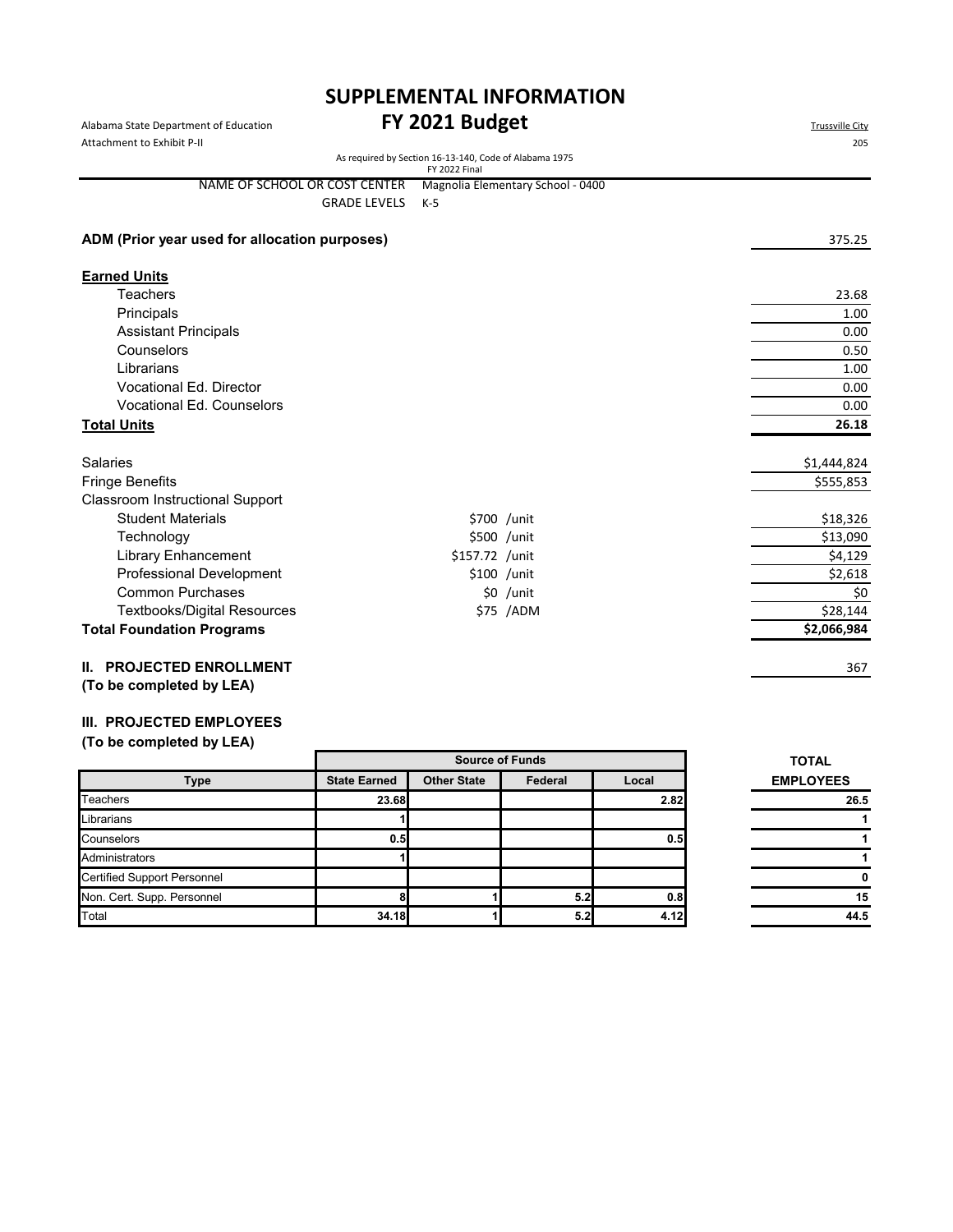#### TRUSSVILLE CITY BOARD OF EDUCATION - SYS# 205 Magnolia Elementary School / COST CENTER - C/C#0400 PROPOSED BUDGET OF EXPENDITURES - ALL FUND TYPES FISCAL YEAR ENDED SEPTEMBER 30, 2022

|                                                                |                    |                   |                        |                     |                 |              | LAI 11 DI 1 1 1 1 1 A  |
|----------------------------------------------------------------|--------------------|-------------------|------------------------|---------------------|-----------------|--------------|------------------------|
| <b>FUND TYPE</b>                                               |                    |                   | <b>GOVERNMENTAL</b>    |                     |                 |              |                        |
|                                                                |                    |                   | SPECIAL                |                     | <b>CAPITAL</b>  |              | <b>TOTAL</b>           |
| <b>DESCRIPTION</b>                                             | ACCT#              | <b>GENERAL</b>    | <b>REVENUE</b>         | <b>DEBT SERVICE</b> | <b>PROJECTS</b> | TRUST/AGENCY | (Memo Only)            |
| ---------------------------------<br>EXPENDITURES BY CATEGORY: | 1000-9999          |                   |                        |                     |                 |              |                        |
| <b>Instructional Services:</b>                                 | 1000-1999          |                   |                        |                     |                 |              |                        |
| <b>Personal Services</b>                                       | 001-199            | 1,714,074.50      | 28,143.02              | 0.00                | 0.00            | 0.00         | 1,742,217.52           |
| <b>Employee Benefits</b>                                       | 200-299            | 640,291.67        | 17,401.91              | 0.00                | 0.00            | 0.00         | 657,693.58             |
| <b>Purchased Services</b>                                      | 300-399            | 93,905.00         | 0.00                   | 0.00                | 0.00            | 0.00         | 93,905.00              |
| Materials ^& Supplies<br>Capital Outlay (Personal Property)    | 400-499<br>500-599 | 14,750.00<br>0.00 | 89.815.43<br>0.00      | 0.00<br>0.00        | 0.00<br>0.00    | 0.00<br>0.00 | 104,565.43<br>0.00     |
| <b>Other Objects</b>                                           | 600-899            | 0.00              | 1,705.00               | 0.00                | 0.00            | 0.00         | 1,705.00               |
| <b>Total Instructional Services</b>                            |                    | 2,463,021.17      | 137,065.36             | 0.00                | 0.00            | 0.00         | 2,600,086.53           |
| <b>Instructional Support Services:</b>                         | 2000-2999          |                   |                        |                     |                 |              |                        |
| <b>Personal Services</b>                                       | 001-199            | 428,658.64        | 2,040.00               | 0.00                | 0.00            | 0.00         | 430,698.64             |
| <b>Employee Benefits</b>                                       | 200-299            | 144,655.87        | 408.40                 | 0.00                | 0.00            | 0.00         | 145,064.27             |
| <b>Purchased Services</b>                                      | 300-399            | 8,620.00          | 11,474.84              | 0.00                | 0.00            | 0.00         | 20,094.84              |
| Materials ^& Supplies                                          | 400-499            | 5,601.79          | 7,873.45               | 0.00                | 0.00            | 0.00         | 13,475.24              |
| Capital Outlay (Personal Property)<br><b>Other Objects</b>     | 500-599<br>600-899 | 0.00<br>0.00      | 0.00<br>50.51          | 0.00<br>0.00        | 0.00<br>0.00    | 0.00<br>0.00 | 0.00<br>50.51          |
| <b>Total Instructional Support Services</b>                    |                    | 587.536.30        | 21,847.20              | 0.00                | 0.00            | 0.00         | 609,383.50             |
| Operations ^& Maintenance Services:                            | 3000-3999          |                   |                        |                     |                 |              |                        |
| <b>Personal Services</b>                                       | 001-199            | 100.312.72        | 0.00                   | 0.00                | 0.00            | 0.00         | 100.312.72             |
| <b>Employee Benefits</b>                                       | 200-299            | 49,501.80         | 0.00                   | 0.00                | 0.00            | 0.00         | 49,501.80              |
| <b>Purchased Services</b>                                      | 300-399            | 197,039.00        | 0.00                   | 0.00                | 0.00            | 0.00         | 197,039.00             |
| Materials ^& Supplies                                          | 400-499            | 0.00              | 4,629.43               | 0.00                | 0.00            | 0.00         | 4,629.43               |
| Capital Outlay (Personal Property)                             | 500-599            | 0.00              | 0.00                   | 0.00                | 0.00            | 0.00         | 0.00                   |
| <b>Other Objects</b><br>Total Operations ^& Maint Services     | 600-899            | 0.00              | 0.00                   | 0.00<br>0.00        | 0.00<br>0.00    | 0.00         | 0.00                   |
|                                                                |                    | 346,853.52        | 4.629.43               |                     |                 | 0.00         | 351,482.95             |
| <b>Auxiliary Services:</b>                                     | 4000-4999          |                   |                        |                     |                 |              |                        |
| <b>Personal Services</b>                                       | 001-199            | 0.00              | 108,290.24             | 0.00                | 0.00            | 0.00         | 108,290.24             |
| <b>Employee Benefits</b>                                       | 200-299<br>300-399 | 0.00              | 60,348.85              | 0.00                | 0.00            | 0.00         | 60,348.85              |
| <b>Purchased Services</b><br>Materials ^& Supplies             | 400-499            | 0.00<br>0.00      | 7,663.10<br>106,266.00 | 0.00<br>0.00        | 0.00<br>0.00    | 0.00<br>0.00 | 7,663.10<br>106,266.00 |
| Capital Outlay (Personal Property)                             | 500-599            | 0.00              | 0.00                   | 0.00                | 0.00            | 0.00         | 0.00                   |
| <b>Other Objects</b>                                           | 600-899            | 0.00              | 26,936.25              | 0.00                | 0.00            | 0.00         | 26,936.25              |
| <b>Total Auxiliary Services</b>                                |                    | 0.00              | 309,504.44             | 0.00                | 0.00            | 0.00         | 309,504.44             |

EXHIBIT P-II-A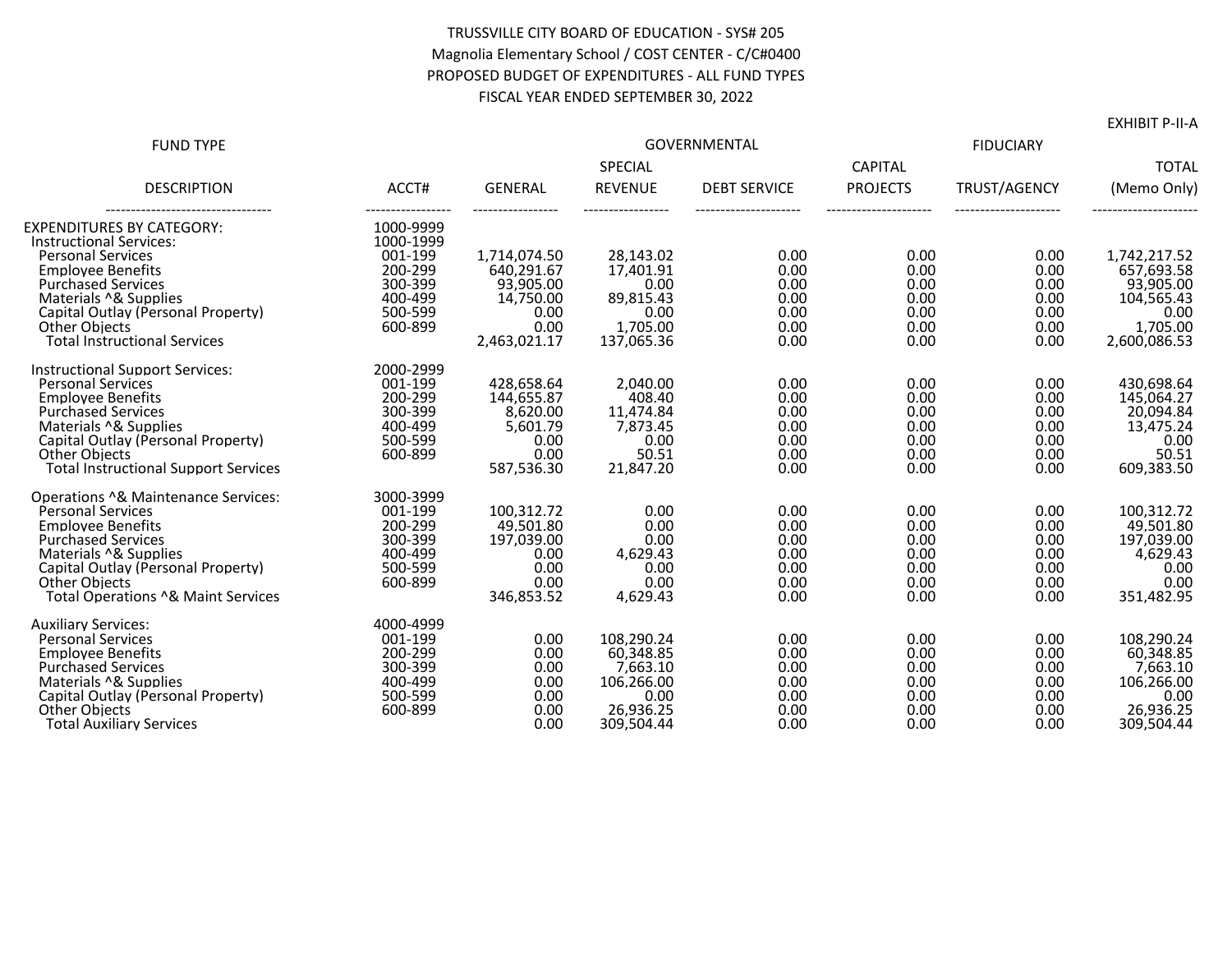#### TRUSSVILLE CITY BOARD OF EDUCATION - SYS# 205 Magnolia Elementary School / COST CENTER - C/C#0400 PROPOSED BUDGET OF EXPENDITURES - ALL FUND TYPES FISCAL YEAR ENDED SEPTEMBER 30, 2022

| <b>FUND TYPE</b>                                                                                                                                                                                                                                                                  |                                                                                                   | <b>GOVERNMENTAL</b>                                                  |                                                                                |                                                                      |                                                                      | <b>FIDUCIARY</b>                                                         |                                                                                  |  |
|-----------------------------------------------------------------------------------------------------------------------------------------------------------------------------------------------------------------------------------------------------------------------------------|---------------------------------------------------------------------------------------------------|----------------------------------------------------------------------|--------------------------------------------------------------------------------|----------------------------------------------------------------------|----------------------------------------------------------------------|--------------------------------------------------------------------------|----------------------------------------------------------------------------------|--|
|                                                                                                                                                                                                                                                                                   |                                                                                                   |                                                                      | SPECIAL                                                                        |                                                                      | <b>CAPITAL</b>                                                       |                                                                          | <b>TOTAL</b>                                                                     |  |
| <b>DESCRIPTION</b>                                                                                                                                                                                                                                                                | ACCT#                                                                                             | <b>GENERAL</b>                                                       | <b>REVENUE</b>                                                                 | <b>DEBT SERVICE</b>                                                  | <b>PROJECTS</b>                                                      | TRUST/AGENCY                                                             | (Memo Only)                                                                      |  |
| <b>General Administrative Services</b><br><b>Personal Services</b><br><b>Emplovee Benefits</b><br><b>Purchased Services</b><br>Marterials ^& Supplies<br>Capital Outlay (Personal Property)<br><b>Other Objects</b><br><b>Total General Admin Services</b>                        | 6000-6999<br>001-199<br>200-299<br>300-399<br>400-499<br>500-599<br>600-899                       | 0.00<br>0.00<br>0.00<br>0.00<br>0.00<br>0.00<br>0.00                 | 0.00<br>0.00<br>0.00<br>0.00<br>0.00<br>0.00<br>0.00                           | 0.00<br>0.00<br>0.00<br>0.00<br>0.00<br>0.00<br>0.00                 | 0.00<br>0.00<br>0.00<br>0.00<br>0.00<br>0.00<br>0.00                 | 0.00<br>0.00<br>0.00<br>0.00<br>0.00<br>0.00<br>0.00                     | 0.00<br>0.00<br>0.00<br>0.00<br>0.00<br>0.00<br>0.00                             |  |
| Capital Outlay - Real Property:<br><b>Personal Services</b><br><b>Employee Benefits</b><br><b>Purchased Services</b><br>Materials ^& Supplies<br>Capital Outlay (Personal Property)<br><b>Other Objects</b><br><b>Total Capital Outlay</b>                                        | 7000-7999<br>001-199<br>200-299<br>300-399<br>400-499<br>500-599<br>600-899                       | 0.00<br>0.00<br>0.00<br>0.00<br>0.00<br>0.00<br>0.00                 | 0.00<br>0.00<br>0.00<br>0.00<br>0.00<br>0.00<br>0.00                           | 0.00<br>0.00<br>0.00<br>0.00<br>0.00<br>0.00<br>0.00                 | 0.00<br>0.00<br>0.00<br>0.00<br>0.00<br>0.00<br>0.00                 | 0.00<br>0.00<br>0.00<br>0.00<br>0.00<br>0.00<br>0.00                     | 0.00<br>0.00<br>0.00<br>0.00<br>0.00<br>0.00<br>0.00                             |  |
| Debt Services - Long Term:<br>Other Objects<br>Debt Service Long Term<br><b>Total Debt Services</b>                                                                                                                                                                               | 8000-8999<br>600-899<br>930-939                                                                   | 0.00<br>0.00<br>0.00                                                 | 0.00<br>0.00<br>0.00                                                           | 0.00<br>0.00<br>0.00                                                 | 0.00<br>0.00<br>0.00                                                 | 0.00<br>0.00<br>0.00                                                     | 0.00<br>0.00<br>0.00                                                             |  |
| <b>Other Expenditures:</b><br><b>Personal Services</b><br><b>Employee Benefits</b><br><b>Purchased Services</b><br>Materials ^& Supplies<br>Capital Outlay (Personal Property)<br><b>Other Objects</b><br>Refunds<br><b>Claims Against LEA</b><br><b>Total Other Expenditures</b> | 9000-9899<br>001-199<br>200-299<br>300-399<br>400-499<br>500-599<br>600-899<br>950-959<br>960-969 | 0.00<br>0.00<br>0.00<br>0.00<br>0.00<br>0.00<br>0.00<br>0.00<br>0.00 | 0.00<br>0.00<br>0.00<br>13,024.01<br>0.00<br>0.00<br>0.00<br>0.00<br>13,024.01 | 0.00<br>0.00<br>0.00<br>0.00<br>0.00<br>0.00<br>0.00<br>0.00<br>0.00 | 0.00<br>0.00<br>0.00<br>0.00<br>0.00<br>0.00<br>0.00<br>0.00<br>0.00 | 0.00<br>0.00<br>0.00<br>0.00<br>0.00<br>920.00<br>0.00<br>0.00<br>920.00 | 0.00<br>0.00<br>0.00<br>13,024.01<br>0.00<br>920.00<br>0.00<br>0.00<br>13,944.01 |  |
| <b>Other Fund Uses:</b><br><b>Transfers Out</b><br>Other Fund Uses (Excludes 920-929)<br><b>Total Other Fund Uses</b>                                                                                                                                                             | 9900-9999<br>920-929<br>900-997                                                                   | 20.650.00<br>0.00<br>20.650.00                                       | 48.895.29<br>0.00<br>48,895.29                                                 | 0.00<br>0.00<br>0.00                                                 | 0.00<br>0.00<br>0.00                                                 | 0.00<br>0.00<br>0.00                                                     | 69,545.29<br>0.00<br>69.545.29                                                   |  |
| TOTAL EXPENDITURES ^& OTHER FUND USES                                                                                                                                                                                                                                             |                                                                                                   | 3,418,060.99                                                         | 534,965.73                                                                     | 0.00                                                                 | 0.00                                                                 | 920.00                                                                   | 3,953,946.72                                                                     |  |

EXHIBIT P-II-B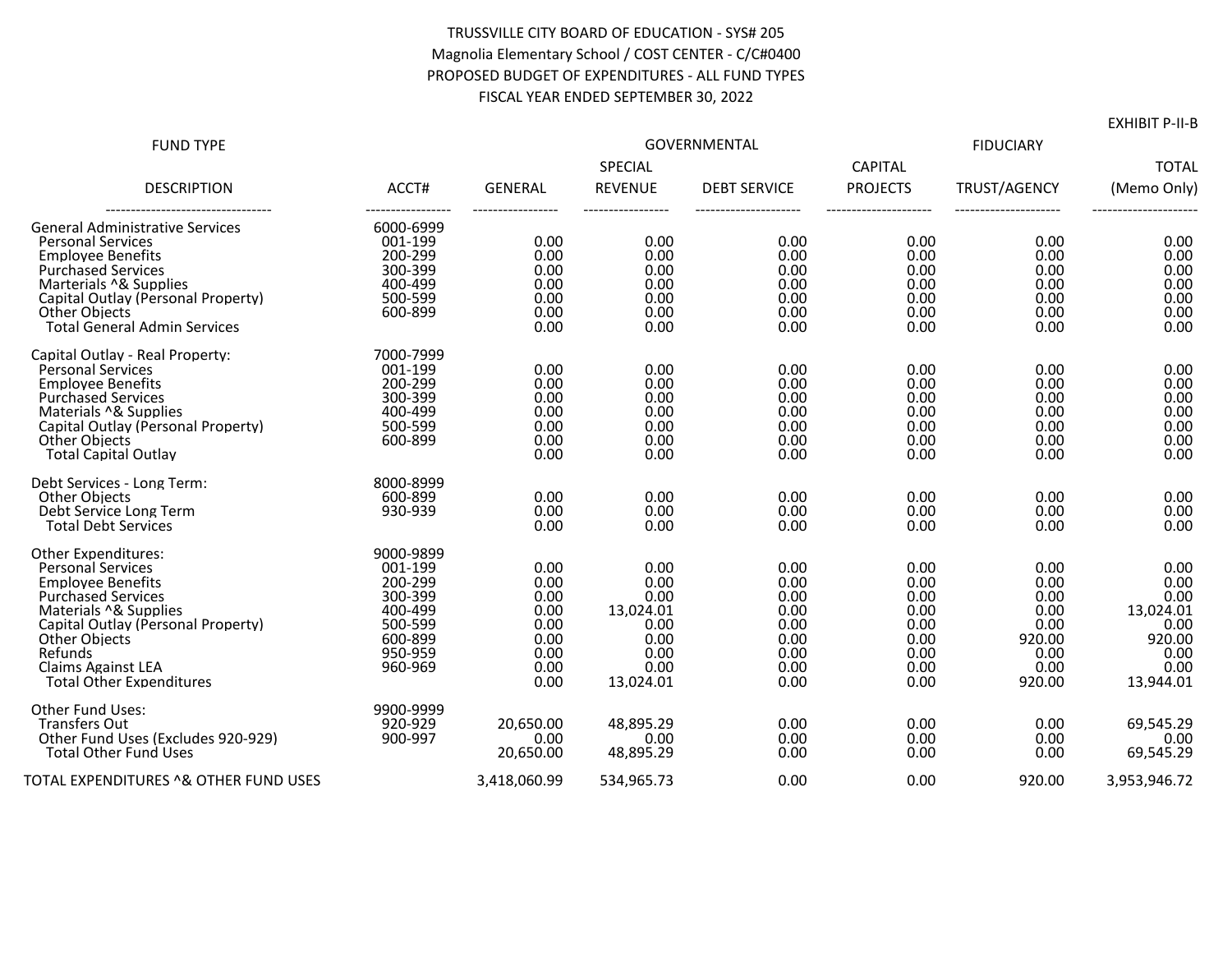# Alabama State Department of Education **FY 2021 Budget** Alabama State Department of Education **SUPPLEMENTAL INFORMATION**

|                                                                                | 205         |  |  |  |  |
|--------------------------------------------------------------------------------|-------------|--|--|--|--|
| As required by Section 16-13-140, Code of Alabama 1975<br><b>FY 2022 Final</b> |             |  |  |  |  |
| Paine Elementary School - 0693                                                 |             |  |  |  |  |
| $K - 5$                                                                        |             |  |  |  |  |
|                                                                                | 1180.85     |  |  |  |  |
|                                                                                |             |  |  |  |  |
|                                                                                | 74.21       |  |  |  |  |
|                                                                                | 1.00        |  |  |  |  |
|                                                                                | 1.50        |  |  |  |  |
|                                                                                | 2.00        |  |  |  |  |
|                                                                                | 1.00        |  |  |  |  |
|                                                                                | 0.00        |  |  |  |  |
|                                                                                | 0.00        |  |  |  |  |
|                                                                                | 79.71       |  |  |  |  |
|                                                                                | \$4,301,900 |  |  |  |  |
|                                                                                | \$1,670,738 |  |  |  |  |
|                                                                                |             |  |  |  |  |
| \$700 /unit                                                                    | \$55,797    |  |  |  |  |
| \$500 /unit                                                                    | \$39,855    |  |  |  |  |
| \$157.72 /unit                                                                 | \$12,572    |  |  |  |  |
| \$100 /unit                                                                    | \$7,971     |  |  |  |  |
| \$0 /unit                                                                      | \$0         |  |  |  |  |
| \$75 /ADM                                                                      | \$88,564    |  |  |  |  |
|                                                                                | \$6,177,397 |  |  |  |  |
|                                                                                | 1288        |  |  |  |  |
|                                                                                |             |  |  |  |  |

#### **III. PROJECTED EMPLOYEES**

|                                    |                     | <b>Source of Funds</b> | <b>TOTAL</b> |       |                  |
|------------------------------------|---------------------|------------------------|--------------|-------|------------------|
| <b>Type</b>                        | <b>State Earned</b> | <b>Other State</b>     | Federal      | Local | <b>EMPLOYEES</b> |
| Teachers                           | 74.21               |                        |              | 6.79  | 85               |
| Librarians                         |                     |                        |              |       |                  |
| Counselors                         |                     |                        |              |       |                  |
| Administrators                     | 2.5                 |                        |              | 0.5   |                  |
| <b>Certified Support Personnel</b> |                     |                        |              |       |                  |
| Non. Cert. Supp. Personnel         | 12                  | 1.25                   | 17           | 6.75  | 37               |
| Total                              | 91.71               | 1.25                   | 211          | 14.04 | 128              |

| TOTAL            |             |
|------------------|-------------|
| <b>EMPLOYEES</b> |             |
|                  | 85          |
|                  |             |
|                  | $\mathbf 2$ |
|                  | 3           |
|                  | 0           |
|                  | 37          |
|                  | 128         |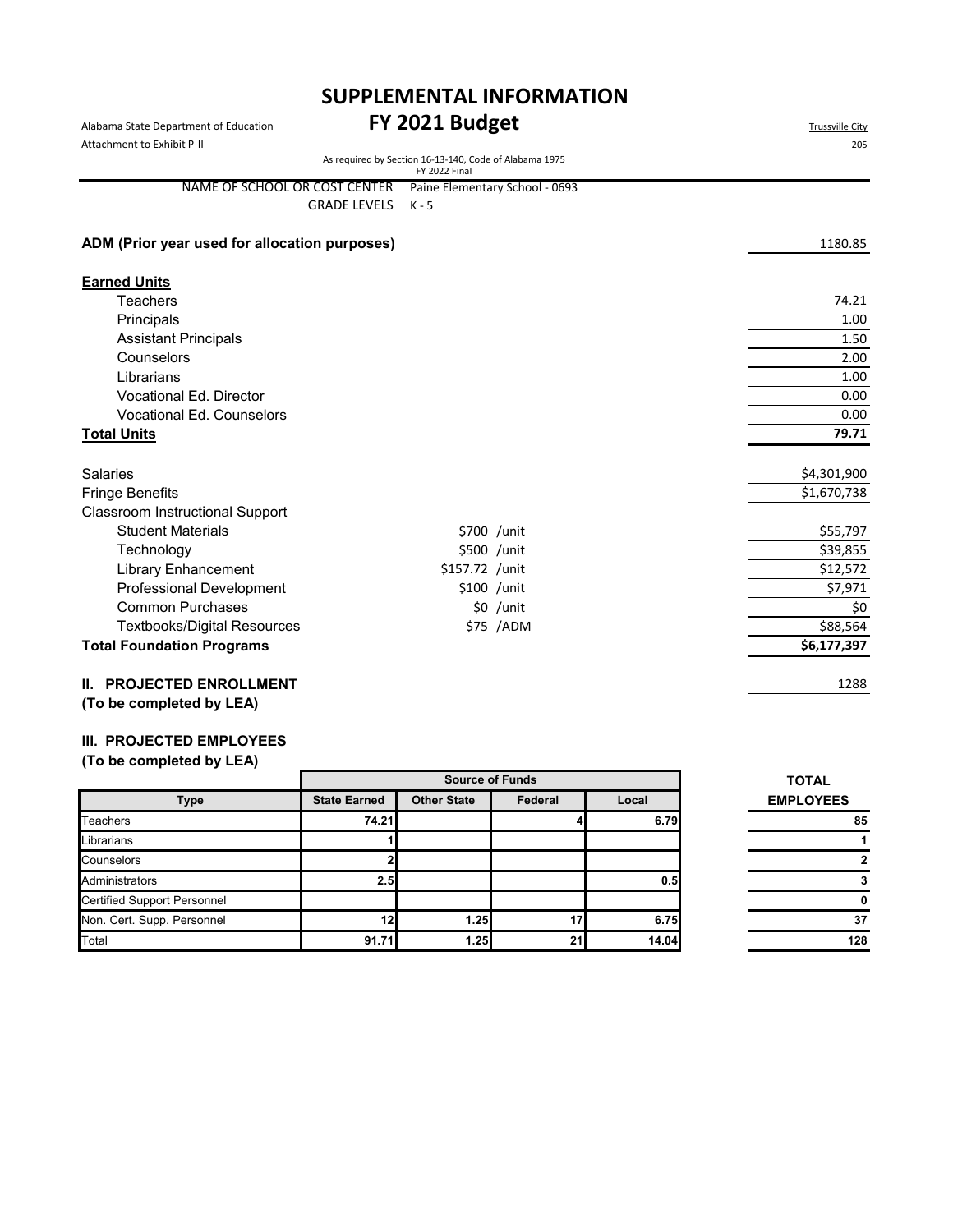#### TRUSSVILLE CITY BOARD OF EDUCATION - SYS# 205 PAINE ELEMENTARY SCHOOL / COST CENTER - C/C#0693 PROPOSED BUDGET OF EXPENDITURES - ALL FUND TYPES FISCAL YEAR ENDED SEPTEMBER 30, 2022

| <b>FUND TYPE</b>                                                    |                        | <b>GOVERNMENTAL</b>          |                          |                     |                 |              |                              |  |
|---------------------------------------------------------------------|------------------------|------------------------------|--------------------------|---------------------|-----------------|--------------|------------------------------|--|
|                                                                     |                        |                              | SPECIAL                  |                     |                 |              | <b>TOTAL</b>                 |  |
| <b>DESCRIPTION</b>                                                  | ACCT#                  | <b>GENERAL</b>               | <b>REVENUE</b>           | <b>DEBT SERVICE</b> | <b>PROJECTS</b> | TRUST/AGENCY | (Memo Only)                  |  |
| <b>EXPENDITURES BY CATEGORY:</b><br><b>Instructional Services:</b>  | 1000-9999<br>1000-1999 |                              |                          |                     |                 |              |                              |  |
| <b>Personal Services</b><br><b>Employee Benefits</b>                | 001-199<br>200-299     | 4.865.345.60<br>1.777.816.31 | 198.111.68<br>102.422.91 | 0.00<br>0.00        | 0.00<br>0.00    | 0.00<br>0.00 | 5.063.457.28<br>1.880.239.22 |  |
| <b>Purchased Services</b>                                           | 300-399                | 133,640.00                   | 944.67                   | 0.00                | 0.00            | 0.00         | 134,584.67                   |  |
| Materials ^& Supplies                                               | 400-499                | 44.000.00                    | 244,713.00               | 0.00                | 0.00            | 2.449.97     | 291,162.97                   |  |
| Capital Outlay (Personal Property)<br><b>Other Objects</b>          | 500-599<br>600-899     | 0.00<br>0.00                 | 0.00<br>50,043.54        | 0.00<br>0.00        | 0.00<br>0.00    | 0.00<br>0.00 | 0.00<br>50,043.54            |  |
| <b>Total Instructional Services</b>                                 |                        | 6.820.801.91                 | 596.235.80               | 0.00                | 0.00            | 2.449.97     | 7.419.487.68                 |  |
| <b>Instructional Support Services:</b>                              | 2000-2999              |                              |                          |                     |                 |              |                              |  |
| <b>Personal Services</b>                                            | 001-199<br>200-299     | 790.269.67                   | 43.933.49                | 0.00<br>0.00        | 0.00<br>0.00    | 0.00<br>0.00 | 834.203.16<br>299,393.83     |  |
| <b>Employee Benefits</b><br><b>Purchased Services</b>               | 300-399                | 284,714.50<br>23,780.00      | 14,679.33<br>27,382.38   | 0.00                | 0.00            | 0.00         | 51,162.38                    |  |
| Materials ^& Supplies                                               | 400-499                | 14,879.36                    | 31,422.05                | 0.00                | 0.00            | 2,243.50     | 48,544.91                    |  |
| Capital Outlay (Personal Property)                                  | 500-599                | 0.00                         | 0.00                     | 0.00                | 0.00            | 0.00         | 0.00                         |  |
| <b>Other Objects</b><br><b>Total Instructional Support Services</b> | 600-899                | 0.00                         | 1,076.10                 | 0.00                | 0.00            | 0.00         | 1,076.10                     |  |
|                                                                     |                        | 1,113,643.53                 | 118,493.35               | 0.00                | 0.00            | 2,243.50     | 1,234,380.38                 |  |
| Operations ^& Maintenance Services:                                 | 3000-3999              |                              |                          |                     |                 |              |                              |  |
| <b>Personal Services</b><br><b>Employee Benefits</b>                | 001-199<br>200-299     | 157,492.16<br>80,561.93      | 0.00<br>0.00             | 0.00<br>0.00        | 0.00<br>0.00    | 0.00<br>0.00 | 157,492.16<br>80,561.93      |  |
| <b>Purchased Services</b>                                           | 300-399                | 328.410.00                   | 0.00                     | 0.00                | 0.00            | 0.00         | 328,410.00                   |  |
| Materials ^& Supplies                                               | 400-499                | 0.00                         | 18,963.43                | 0.00                | 0.00            | 0.00         | 18,963.43                    |  |
| Capital Outlav (Personal Property)                                  | 500-599                | 0.00                         | 0.00                     | 0.00                | 0.00            | 0.00         | 0.00                         |  |
| <b>Other Objects</b>                                                | 600-899                | 0.00                         | 0.00                     | 0.00                | 0.00            | 0.00         | 0.00                         |  |
| Total Operations ^& Maint Services                                  |                        | 566,464.09                   | 18.963.43                | 0.00                | 0.00            | 0.00         | 585.427.52                   |  |
| <b>Auxiliary Services:</b>                                          | 4000-4999              |                              |                          |                     |                 |              |                              |  |
| <b>Personal Services</b>                                            | 001-199                | 0.00                         | 237,939.36               | 0.00                | 0.00            | 0.00         | 237,939.36                   |  |
| <b>Employee Benefits</b><br><b>Purchased Services</b>               | 200-299<br>300-399     | 0.00<br>0.00                 | 144,697.65<br>48,000.95  | 0.00<br>0.00        | 0.00<br>0.00    | 0.00<br>0.00 | 144,697.65<br>48,000.95      |  |
| Materials ^& Supplies                                               | 400-499                | 0.00                         | 265,787.00               | 0.00                | 0.00            | 0.00         | 265,787.00                   |  |
| Capital Outlay (Personal Property)                                  | 500-599                | 0.00                         | 30,000.00                | 0.00                | 0.00            | 0.00         | 30,000.00                    |  |
| <b>Other Objects</b>                                                | 600-899                | 0.00                         | 64,608.54                | 0.00                | 0.00            | 0.00         | 64,608.54                    |  |
| <b>Total Auxiliary Services</b>                                     |                        | 0.00                         | 791.033.50               | 0.00                | 0.00            | 0.00         | 791.033.50                   |  |

EXHIBIT P-II-A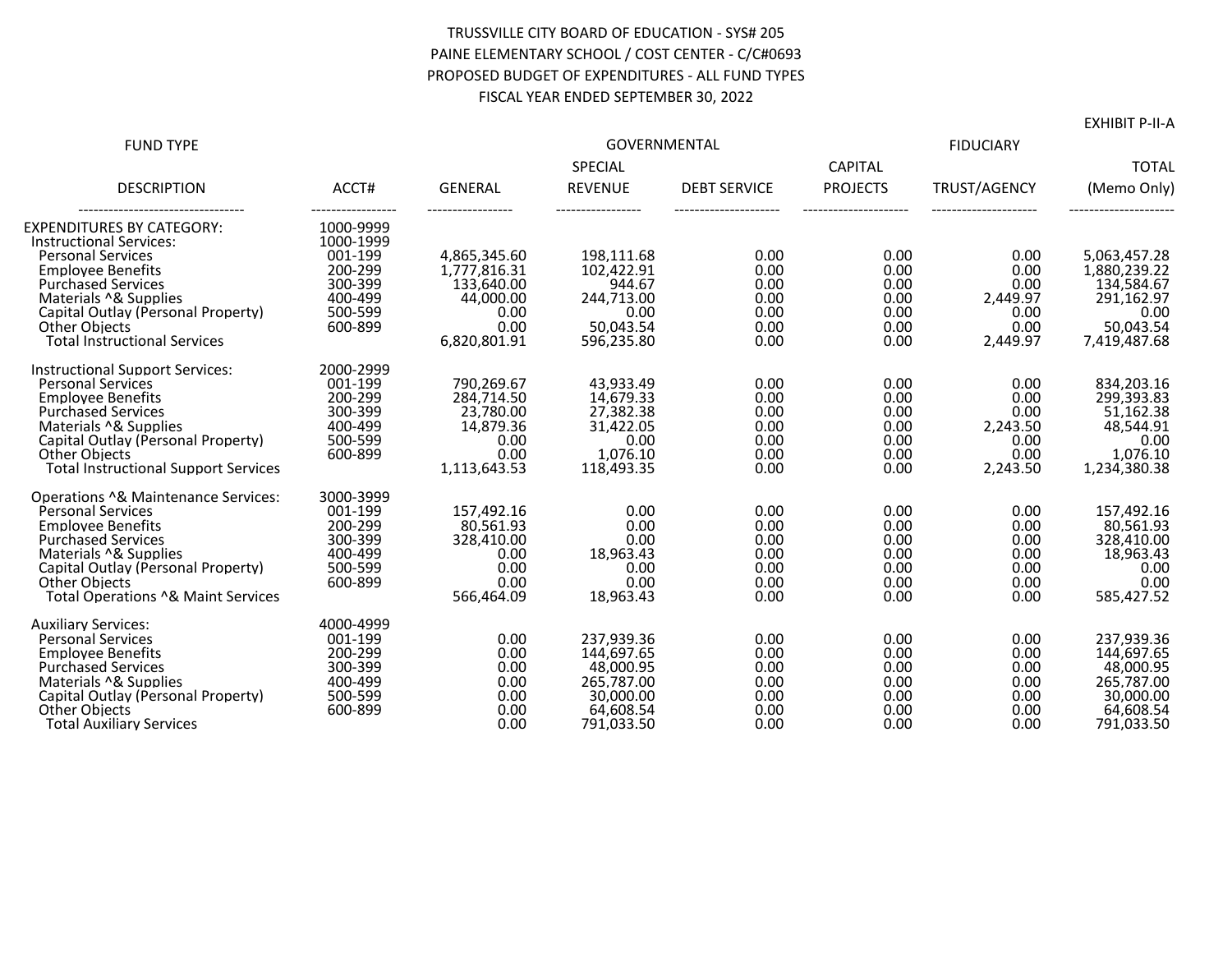#### TRUSSVILLE CITY BOARD OF EDUCATION - SYS# 205 PAINE ELEMENTARY SCHOOL / COST CENTER - C/C#0693 PROPOSED BUDGET OF EXPENDITURES - ALL FUND TYPES FISCAL YEAR ENDED SEPTEMBER 30, 2022

| <b>FUND TYPE</b>                                                                                                                                                                                                                                                                  |                                                                                                   | GOVERNMENTAL<br>SPECIAL                                                                         |                                                                      |                                                                      | <b>CAPITAL</b>                                                       | <b>TOTAL</b>                                                         |                                                                                                 |
|-----------------------------------------------------------------------------------------------------------------------------------------------------------------------------------------------------------------------------------------------------------------------------------|---------------------------------------------------------------------------------------------------|-------------------------------------------------------------------------------------------------|----------------------------------------------------------------------|----------------------------------------------------------------------|----------------------------------------------------------------------|----------------------------------------------------------------------|-------------------------------------------------------------------------------------------------|
| <b>DESCRIPTION</b>                                                                                                                                                                                                                                                                | ACCT#                                                                                             | <b>GENERAL</b>                                                                                  | <b>REVENUE</b>                                                       | <b>DEBT SERVICE</b>                                                  | <b>PROJECTS</b>                                                      | TRUST/AGENCY                                                         | (Memo Only)                                                                                     |
| <b>General Administrative Services</b><br><b>Personal Services</b><br><b>Employee Benefits</b><br><b>Purchased Services</b><br>Marterials ^& Supplies<br>Capital Outlay (Personal Property)<br><b>Other Objects</b><br><b>Total General Admin Services</b>                        | 6000-6999<br>001-199<br>200-299<br>300-399<br>400-499<br>500-599<br>600-899                       | 0.00<br>0.00<br>0.00<br>0.00<br>0.00<br>0.00<br>0.00                                            | 0.00<br>0.00<br>0.00<br>0.00<br>0.00<br>0.00<br>0.00                 | 0.00<br>0.00<br>0.00<br>0.00<br>0.00<br>0.00<br>0.00                 | 0.00<br>0.00<br>0.00<br>0.00<br>0.00<br>0.00<br>0.00                 | 0.00<br>0.00<br>0.00<br>0.00<br>0.00<br>0.00<br>0.00                 | 0.00<br>0.00<br>0.00<br>0.00<br>0.00<br>0.00<br>0.00                                            |
| Capital Outlay - Real Property:<br><b>Personal Services</b><br><b>Employee Benefits</b><br><b>Purchased Services</b><br>Materials ^& Supplies<br>Capital Outlay (Personal Property)<br><b>Other Objects</b><br><b>Total Capital Outlav</b>                                        | 7000-7999<br>001-199<br>200-299<br>300-399<br>400-499<br>500-599<br>600-899                       | 0.00<br>0.00<br>0.00<br>0.00<br>0.00<br>0.00<br>0.00                                            | 0.00<br>0.00<br>0.00<br>0.00<br>0.00<br>0.00<br>0.00                 | 0.00<br>0.00<br>0.00<br>0.00<br>0.00<br>0.00<br>0.00                 | 0.00<br>0.00<br>0.00<br>0.00<br>0.00<br>0.00<br>0.00                 | 0.00<br>0.00<br>0.00<br>0.00<br>0.00<br>0.00<br>0.00                 | 0.00<br>0.00<br>0.00<br>0.00<br>0.00<br>0.00<br>0.00                                            |
| Debt Services - Long Term:<br><b>Other Objects</b><br>Debt Service Long Term<br><b>Total Debt Services</b>                                                                                                                                                                        | 8000-8999<br>600-899<br>930-939                                                                   | 0.00<br>0.00<br>0.00                                                                            | 0.00<br>0.00<br>0.00                                                 | 0.00<br>0.00<br>0.00                                                 | 0.00<br>0.00<br>0.00                                                 | 0.00<br>0.00<br>0.00                                                 | 0.00<br>0.00<br>0.00                                                                            |
| <b>Other Expenditures:</b><br><b>Personal Services</b><br><b>Employee Benefits</b><br><b>Purchased Services</b><br>Materials ^& Supplies<br>Capital Outlay (Personal Property)<br><b>Other Objects</b><br>Refunds<br><b>Claims Against LEA</b><br><b>Total Other Expenditures</b> | 9000-9899<br>001-199<br>200-299<br>300-399<br>400-499<br>500-599<br>600-899<br>950-959<br>960-969 | 317,599.68<br>137,223.25<br>3,780.00<br>51,463.27<br>0.00<br>0.00<br>0.00<br>0.00<br>510.066.20 | 0.00<br>0.00<br>0.00<br>0.00<br>0.00<br>0.00<br>0.00<br>0.00<br>0.00 | 0.00<br>0.00<br>0.00<br>0.00<br>0.00<br>0.00<br>0.00<br>0.00<br>0.00 | 0.00<br>0.00<br>0.00<br>0.00<br>0.00<br>0.00<br>0.00<br>0.00<br>0.00 | 0.00<br>0.00<br>0.00<br>0.00<br>0.00<br>0.00<br>0.00<br>0.00<br>0.00 | 317,599.68<br>137,223.25<br>3,780.00<br>51,463.27<br>0.00<br>0.00<br>0.00<br>0.00<br>510,066.20 |
| Other Fund Uses:<br><b>Transfers Out</b><br>Other Fund Uses (Excludes 920-929)<br><b>Total Other Fund Uses</b>                                                                                                                                                                    | 9900-9999<br>920-929<br>900-997                                                                   | 61,600.00<br>0.00<br>61,600.00                                                                  | 147,920.26<br>0.00<br>147,920.26                                     | 0.00<br>0.00<br>0.00                                                 | 0.00<br>0.00<br>0.00                                                 | 180.00<br>0.00<br>180.00                                             | 209,700.26<br>0.00<br>209,700.26                                                                |
| TOTAL EXPENDITURES ^& OTHER FUND USES                                                                                                                                                                                                                                             |                                                                                                   | 9,072,575.73                                                                                    | 1,672,646.34                                                         | 0.00                                                                 | 0.00                                                                 | 4,873.47                                                             | 10,750,095.54                                                                                   |

EXHIBIT P-II-B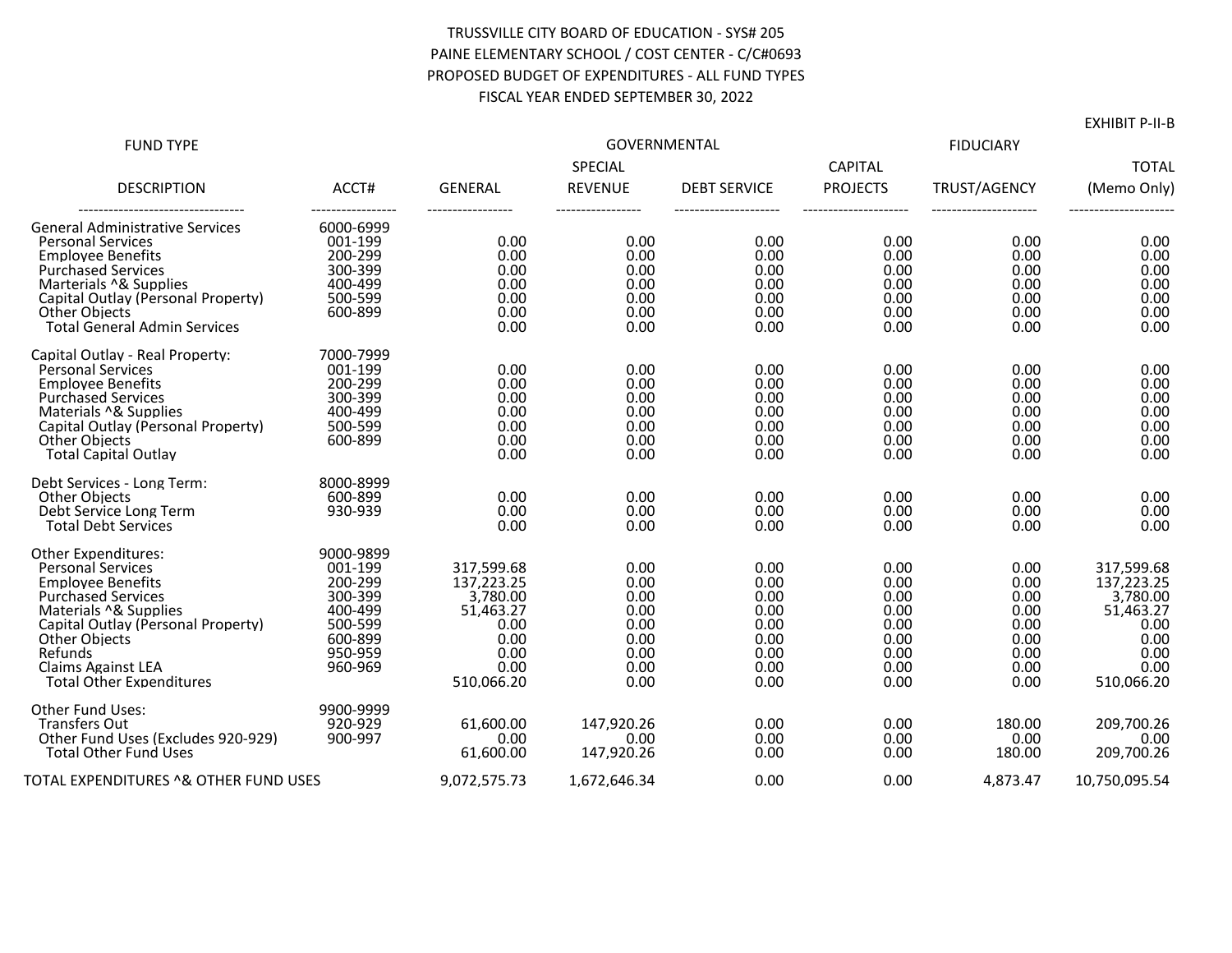# **SUPPLEMENTAL INFORMATION**

| Alabama State Department of Education<br>Attachment to Exhibit P-II |                     | FY 2021 Budget                                                          | <b>Trussville City</b><br>205   |             |
|---------------------------------------------------------------------|---------------------|-------------------------------------------------------------------------|---------------------------------|-------------|
|                                                                     |                     | As required by Section 16-13-140, Code of Alabama 1975<br>FY 2022 Final |                                 |             |
| NAME OF SCHOOL OR COST CENTER                                       |                     |                                                                         | Cahaba Elementary School - 0695 |             |
|                                                                     | <b>GRADE LEVELS</b> | K -5                                                                    |                                 |             |
| ADM (Prior year used for allocation purposes)                       |                     |                                                                         |                                 | 498.8       |
| <b>Earned Units</b>                                                 |                     |                                                                         |                                 |             |
| <b>Teachers</b>                                                     |                     |                                                                         |                                 | 31.02       |
| Principals                                                          |                     |                                                                         |                                 | 1.00        |
| <b>Assistant Principals</b>                                         |                     |                                                                         |                                 | 0.00        |
| Counselors                                                          |                     |                                                                         |                                 | 0.50        |
| Librarians                                                          |                     |                                                                         |                                 | 1.00        |
| <b>Vocational Ed. Director</b>                                      |                     |                                                                         |                                 | 0.00        |
| <b>Vocational Ed. Counselors</b>                                    |                     |                                                                         |                                 | 0.00        |
| <b>Total Units</b>                                                  |                     |                                                                         |                                 | 33.52       |
| <b>Salaries</b>                                                     |                     |                                                                         |                                 | \$1,848,104 |
| <b>Fringe Benefits</b>                                              |                     |                                                                         |                                 | \$712,094   |
| <b>Classroom Instructional Support</b>                              |                     |                                                                         |                                 |             |
| <b>Student Materials</b>                                            |                     |                                                                         | \$700 /unit                     | \$23,464    |
| Technology                                                          |                     |                                                                         | \$500 /unit                     | \$16,760    |
| <b>Library Enhancement</b>                                          |                     | \$157.72 /unit                                                          |                                 | \$5,287     |
| <b>Professional Development</b>                                     |                     |                                                                         | $$100$ /unit                    | \$3,352     |
| <b>Common Purchases</b>                                             |                     |                                                                         | $$0$ /unit                      | \$0         |
| <b>Textbooks/Digital Resources</b>                                  |                     |                                                                         | \$75 /ADM                       | \$37,410    |
| <b>Total Foundation Programs</b>                                    |                     |                                                                         |                                 | \$2,646,471 |
| <b>II. PROJECTED ENROLLMENT</b>                                     |                     |                                                                         |                                 | 509         |
| (To be completed by LEA)                                            |                     |                                                                         |                                 |             |

#### **III. PROJECTED EMPLOYEES**

|                                    |                     | <b>Source of Funds</b> | <b>TOTAL</b> |       |                  |
|------------------------------------|---------------------|------------------------|--------------|-------|------------------|
| <b>Type</b>                        | <b>State Earned</b> | <b>Other State</b>     | Federal      | Local | <b>EMPLOYEES</b> |
| <b>Teachers</b>                    | 31.02               |                        |              | 1.48  | 33.5             |
| Librarians                         |                     |                        |              |       |                  |
| Counselors                         | 0.5                 |                        |              | 0.5   |                  |
| Administrators                     |                     |                        |              | 0.5   | 1.5              |
| <b>Certified Support Personnel</b> |                     |                        |              | 0.5   | 0.5              |
| Non. Cert. Supp. Personnel         |                     |                        | 5.6          | 1.4   | 14               |
| Total                              | 40.52               |                        | 6.6          | 4.38  | 51.5             |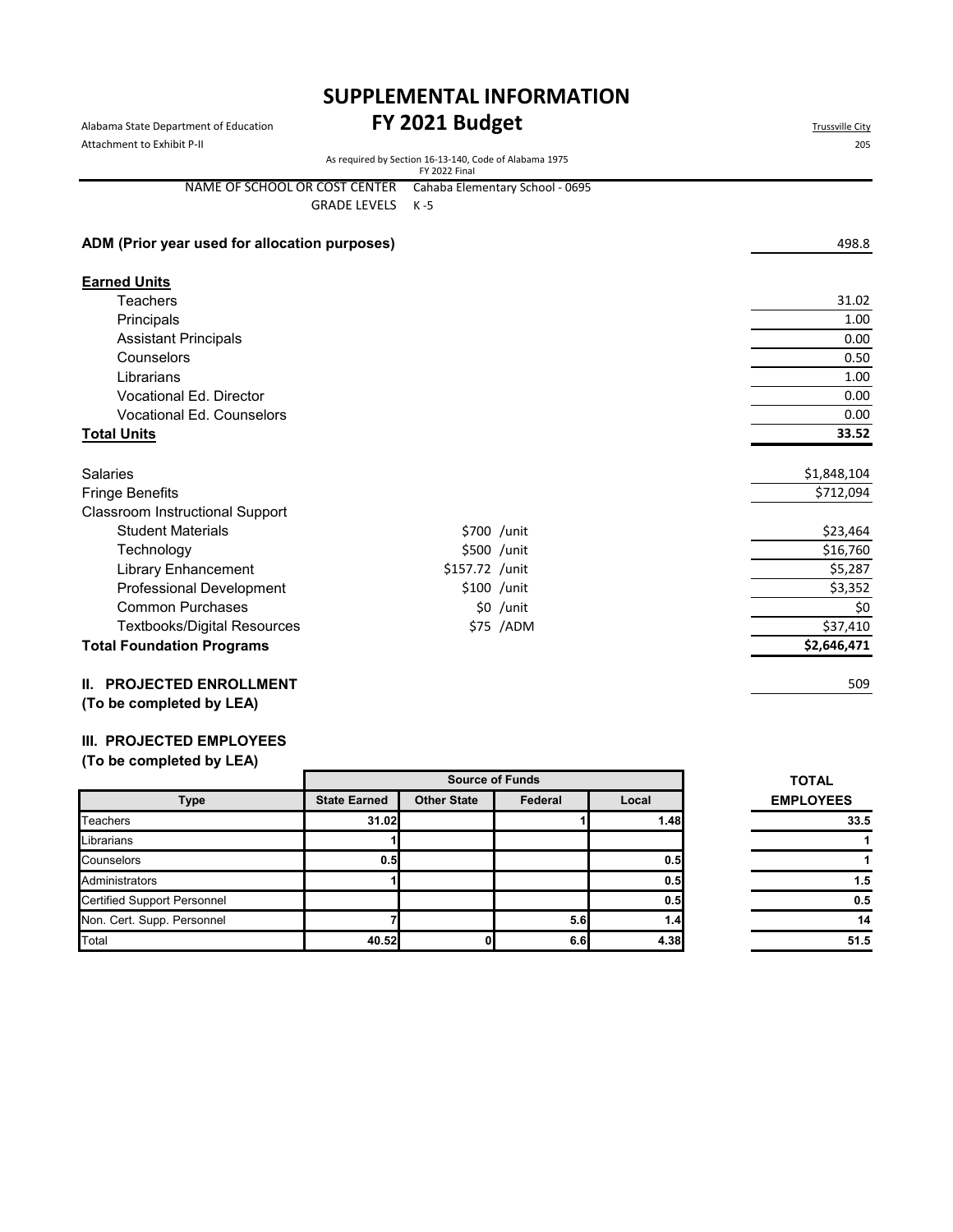#### TRUSSVILLE CITY BOARD OF EDUCATION - SYS# 205 Cahaba Elementary School / COST CENTER - C/C#0695 PROPOSED BUDGET OF EXPENDITURES - ALL FUND TYPES FISCAL YEAR ENDED SEPTEMBER 30, 2022

| <b>FUND TYPE</b>                                           |                    | <b>GOVERNMENTAL</b>        |                         |                     |                                   |              |                            |  |
|------------------------------------------------------------|--------------------|----------------------------|-------------------------|---------------------|-----------------------------------|--------------|----------------------------|--|
|                                                            |                    |                            | SPECIAL                 |                     |                                   |              | <b>TOTAL</b>               |  |
| <b>DESCRIPTION</b>                                         | ACCT#              | <b>GENERAL</b>             | <b>REVENUE</b>          | <b>DEBT SERVICE</b> | <b>CAPITAL</b><br><b>PROJECTS</b> | TRUST/AGENCY | (Memo Only)                |  |
| EXPENDITURES BY CATEGORY:                                  | 1000-9999          |                            |                         |                     |                                   |              |                            |  |
| <b>Instructional Services:</b>                             | 1000-1999          |                            |                         |                     |                                   |              |                            |  |
| <b>Personal Services</b>                                   | 001-199<br>200-299 | 2,046,363.70<br>747,022.19 | 14,658.38<br>8,818.46   | 0.00<br>0.00        | 0.00<br>0.00                      | 0.00<br>0.00 | 2,061,022.08<br>755,840.65 |  |
| <b>Employee Benefits</b><br><b>Purchased Services</b>      | 300-399            | 96,740.00                  | 5,404.90                | 0.00                | 0.00                              | 0.00         | 102,144.90                 |  |
| Materials ^& Supplies                                      | 400-499            | 18,250.00                  | 97,076.64               | 0.00                | 0.00                              | 635.18       | 115,961.82                 |  |
| Capital Outlay (Personal Property)                         | 500-599            | 0.00                       | 0.00                    | 0.00                | 0.00                              | 0.00         | 0.00                       |  |
| <b>Other Objects</b>                                       | 600-899            | 0.00                       | 44,997.80               | 0.00                | 0.00                              | 0.00         | 44,997.80                  |  |
| <b>Total Instructional Services</b>                        |                    | 2,908,375.89               | 170.956.18              | 0.00                | 0.00                              | 635.18       | 3,079,967.25               |  |
| <b>Instructional Support Services:</b>                     | 2000-2999          |                            |                         |                     |                                   |              |                            |  |
| <b>Personal Services</b>                                   | 001-199            | 520,674.80                 | 2.040.00                | 0.00                | 0.00                              | 0.00         | 522,714.80                 |  |
| <b>Employee Benefits</b>                                   | 200-299            | 177,787.10                 | 408.40                  | 0.00                | 0.00                              | 0.00         | 178,195.50                 |  |
| <b>Purchased Services</b>                                  | 300-399            | 9,810.00                   | 5,530.70                | 0.00                | 0.00                              | 0.00         | 15,340.70                  |  |
| Materials ^& Supplies                                      | 400-499<br>500-599 | 6,705.85<br>0.00           | 5,076.72<br>0.00        | 0.00<br>0.00        | 0.00<br>0.00                      | 0.00<br>0.00 | 11,782.57                  |  |
| Capital Outlay (Personal Property)<br><b>Other Objects</b> | 600-899            | 0.00                       | 358.01                  | 0.00                | 0.00                              | 0.00         | 0.00<br>358.01             |  |
| <b>Total Instructional Support Services</b>                |                    | 714,977.75                 | 13.413.83               | 0.00                | 0.00                              | 0.00         | 728,391.58                 |  |
| Operations ^& Maintenance Services:                        | 3000-3999          |                            |                         |                     |                                   |              |                            |  |
| <b>Personal Services</b>                                   | 001-199            | 98.901.68                  | 0.00                    | 0.00                | 0.00                              | 0.00         | 98,901.68                  |  |
| <b>Emplovee Benefits</b>                                   | 200-299            | 49,219.31                  | 0.00                    | 0.00                | 0.00                              | 0.00         | 49,219.31                  |  |
| <b>Purchased Services</b>                                  | 300-399            | 175,977.00                 | 0.00                    | 0.00                | 0.00                              | 0.00         | 175,977.00                 |  |
| Materials ^& Supplies                                      | 400-499            | 0.00                       | 10,879.78               | 0.00                | 0.00                              | 0.00         | 10,879.78                  |  |
| Capital Outlay (Personal Property)                         | 500-599            | 0.00                       | 0.00                    | 0.00                | 0.00                              | 0.00         | 0.00                       |  |
| <b>Other Objects</b><br>Total Operations ^& Maint Services | 600-899            | 3,005.00<br>327.102.99     | 0.00<br>10,879.78       | 0.00<br>0.00        | 0.00<br>0.00                      | 0.00<br>0.00 | 3,005.00<br>337,982.77     |  |
|                                                            |                    |                            |                         |                     |                                   |              |                            |  |
| <b>Auxiliary Services:</b>                                 | 4000-4999          |                            |                         |                     |                                   |              |                            |  |
| <b>Personal Services</b><br><b>Emplovee Benefits</b>       | 001-199<br>200-299 | 0.00<br>0.00               | 126,184.64<br>73,737.72 | 0.00<br>0.00        | 0.00<br>0.00                      | 0.00<br>0.00 | 126,184.64<br>73,737.72    |  |
| <b>Purchased Services</b>                                  | 300-399            | 0.00                       | 8,529.24                | 0.00                | 0.00                              | 0.00         | 8,529.24                   |  |
| Materials ^& Supplies                                      | 400-499            | 0.00                       | 144,104.00              | 0.00                | 0.00                              | 0.00         | 144,104.00                 |  |
| Capital Outlay (Personal Property)                         | 500-599            | 0.00                       | 0.00                    | 0.00                | 0.00                              | 0.00         | 0.00                       |  |
| <b>Other Objects</b>                                       | 600-899            | 0.00                       | 31,464.48               | 0.00                | 0.00                              | 0.00         | 31,464.48                  |  |
| <b>Total Auxiliary Services</b>                            |                    | 0.00                       | 384.020.08              | 0.00                | 0.00                              | 0.00         | 384,020.08                 |  |

EXHIBIT P-II-A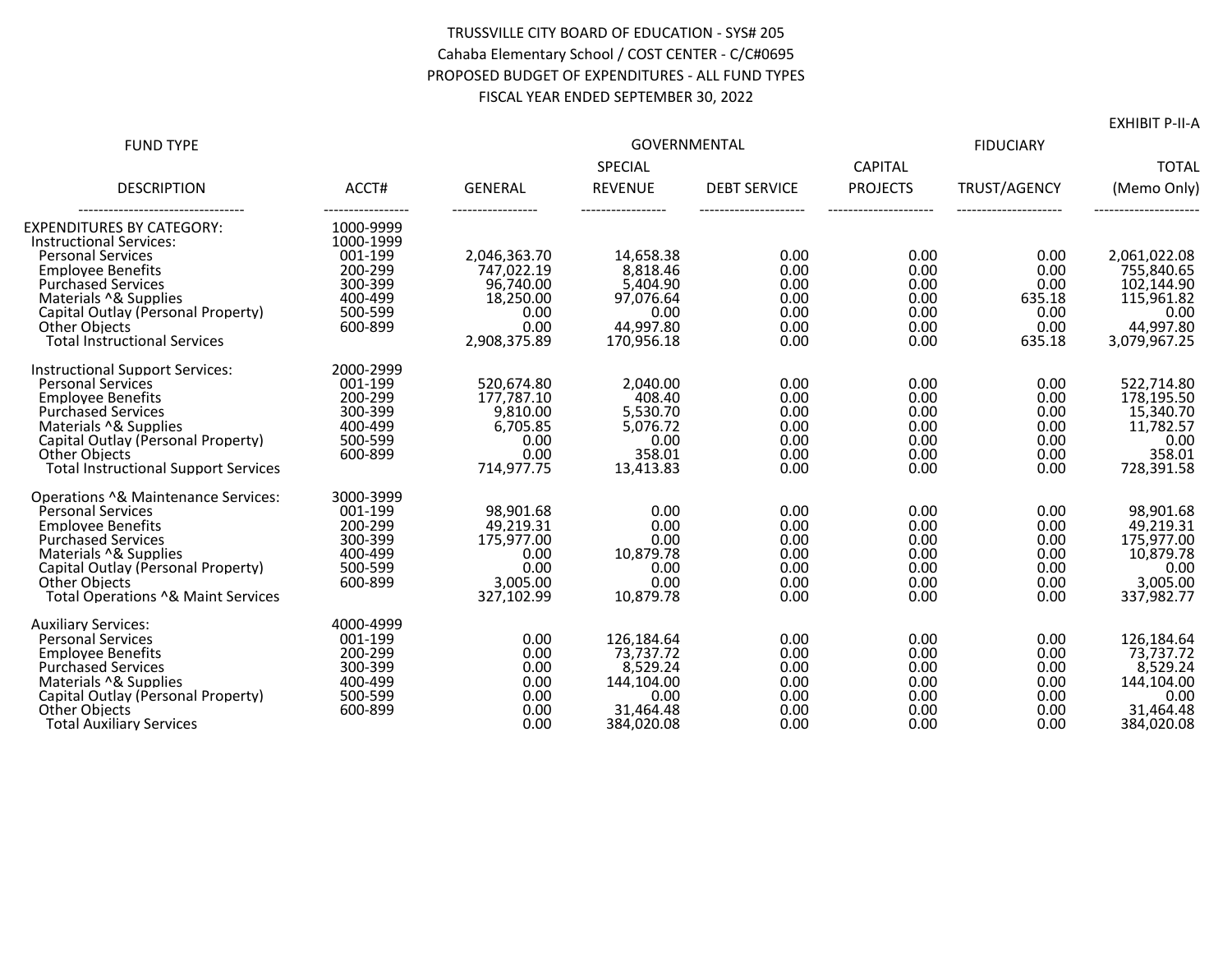#### TRUSSVILLE CITY BOARD OF EDUCATION - SYS# 205 Cahaba Elementary School / COST CENTER - C/C#0695 PROPOSED BUDGET OF EXPENDITURES - ALL FUND TYPES FISCAL YEAR ENDED SEPTEMBER 30, 2022

| <b>FUND TYPE</b>                                                                                                                                                                                                                                                           |                                                                                                   | <b>GOVERNMENTAL</b>                                                  |                                                                                |                                                                      |                                                                      | <b>FIDUCIARY</b>                                                     |                                                                                |  |
|----------------------------------------------------------------------------------------------------------------------------------------------------------------------------------------------------------------------------------------------------------------------------|---------------------------------------------------------------------------------------------------|----------------------------------------------------------------------|--------------------------------------------------------------------------------|----------------------------------------------------------------------|----------------------------------------------------------------------|----------------------------------------------------------------------|--------------------------------------------------------------------------------|--|
|                                                                                                                                                                                                                                                                            |                                                                                                   |                                                                      | SPECIAL                                                                        |                                                                      | <b>CAPITAL</b>                                                       |                                                                      | <b>TOTAL</b>                                                                   |  |
| <b>DESCRIPTION</b>                                                                                                                                                                                                                                                         | ACCT#                                                                                             | <b>GENERAL</b>                                                       | <b>REVENUE</b>                                                                 | <b>DEBT SERVICE</b>                                                  | <b>PROJECTS</b>                                                      | TRUST/AGENCY                                                         | (Memo Only)                                                                    |  |
| <b>General Administrative Services</b><br><b>Personal Services</b><br><b>Emplovee Benefits</b><br><b>Purchased Services</b><br>Marterials ^& Supplies<br>Capital Outlay (Personal Property)<br><b>Other Objects</b><br><b>Total General Admin Services</b>                 | 6000-6999<br>001-199<br>200-299<br>300-399<br>400-499<br>500-599<br>600-899                       | 0.00<br>0.00<br>0.00<br>0.00<br>0.00<br>0.00<br>0.00                 | 0.00<br>0.00<br>0.00<br>0.00<br>0.00<br>0.00<br>0.00                           | 0.00<br>0.00<br>0.00<br>0.00<br>0.00<br>0.00<br>0.00                 | 0.00<br>0.00<br>0.00<br>0.00<br>0.00<br>0.00<br>0.00                 | 0.00<br>0.00<br>0.00<br>0.00<br>0.00<br>0.00<br>0.00                 | 0.00<br>0.00<br>0.00<br>0.00<br>0.00<br>0.00<br>0.00                           |  |
| Capital Outlay - Real Property:<br><b>Personal Services</b><br><b>Employee Benefits</b><br><b>Purchased Services</b><br>Materials ^& Supplies<br>Capital Outlay (Personal Property)<br><b>Other Objects</b><br><b>Total Capital Outlay</b>                                 | 7000-7999<br>001-199<br>200-299<br>300-399<br>400-499<br>500-599<br>600-899                       | 0.00<br>0.00<br>0.00<br>0.00<br>0.00<br>0.00<br>0.00                 | 0.00<br>0.00<br>0.00<br>0.00<br>0.00<br>0.00<br>0.00                           | 0.00<br>0.00<br>0.00<br>0.00<br>0.00<br>0.00<br>0.00                 | 0.00<br>0.00<br>0.00<br>0.00<br>0.00<br>0.00<br>0.00                 | 0.00<br>0.00<br>0.00<br>0.00<br>0.00<br>0.00<br>0.00                 | 0.00<br>0.00<br>0.00<br>0.00<br>0.00<br>0.00<br>0.00                           |  |
| Debt Services - Long Term:<br><b>Other Objects</b><br>Debt Service Long Term<br><b>Total Debt Services</b>                                                                                                                                                                 | 8000-8999<br>600-899<br>930-939                                                                   | 0.00<br>0.00<br>0.00                                                 | 0.00<br>0.00<br>0.00                                                           | 0.00<br>0.00<br>0.00                                                 | 0.00<br>0.00<br>0.00                                                 | 0.00<br>0.00<br>0.00                                                 | 0.00<br>0.00<br>0.00                                                           |  |
| Other Expenditures:<br><b>Personal Services</b><br><b>Employee Benefits</b><br><b>Purchased Services</b><br>Materials ^& Supplies<br>Capital Outlay (Personal Property)<br><b>Other Objects</b><br>Refunds<br><b>Claims Against LEA</b><br><b>Total Other Expenditures</b> | 9000-9899<br>001-199<br>200-299<br>300-399<br>400-499<br>500-599<br>600-899<br>950-959<br>960-969 | 0.00<br>0.00<br>0.00<br>0.00<br>0.00<br>0.00<br>0.00<br>0.00<br>0.00 | 0.00<br>0.00<br>0.00<br>20,424.21<br>0.00<br>0.00<br>0.00<br>0.00<br>20,424.21 | 0.00<br>0.00<br>0.00<br>0.00<br>0.00<br>0.00<br>0.00<br>0.00<br>0.00 | 0.00<br>0.00<br>0.00<br>0.00<br>0.00<br>0.00<br>0.00<br>0.00<br>0.00 | 0.00<br>0.00<br>0.00<br>0.00<br>0.00<br>0.00<br>0.00<br>0.00<br>0.00 | 0.00<br>0.00<br>0.00<br>20,424.21<br>0.00<br>0.00<br>0.00<br>0.00<br>20,424.21 |  |
| <b>Other Fund Uses:</b><br><b>Transfers Out</b><br>Other Fund Uses (Excludes 920-929)<br><b>Total Other Fund Uses</b>                                                                                                                                                      | 9900-9999<br>920-929<br>900-997                                                                   | 25.550.00<br>0.00<br>25.550.00                                       | 76.654.39<br>0.00<br>76.654.39                                                 | 0.00<br>0.00<br>0.00                                                 | 0.00<br>0.00<br>0.00                                                 | 0.00<br>0.00<br>0.00                                                 | 102,204.39<br>0.00<br>102.204.39                                               |  |
| TOTAL EXPENDITURES ^& OTHER FUND USES                                                                                                                                                                                                                                      |                                                                                                   | 3,976,006.63                                                         | 676.348.47                                                                     | 0.00                                                                 | 0.00                                                                 | 635.18                                                               | 4,652,990.28                                                                   |  |

EXHIBIT P-II-B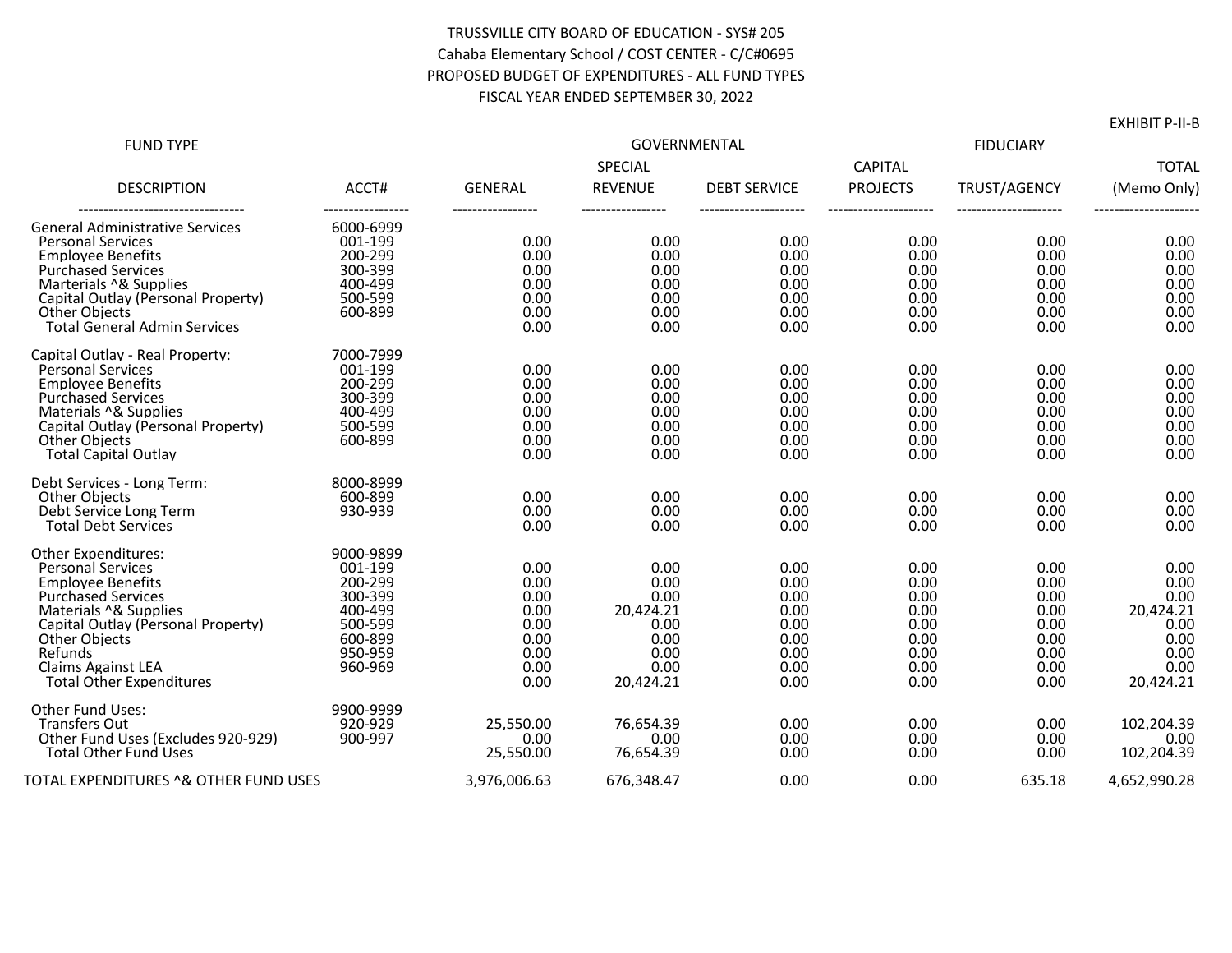# **SUPPLEMENTAL INFORMATION**

| Alabama State Department of Education         | FY 2021 Budget                                                          | <b>Trussville City</b> |
|-----------------------------------------------|-------------------------------------------------------------------------|------------------------|
| Attachment to Exhibit P-II                    | 205                                                                     |                        |
|                                               | As required by Section 16-13-140, Code of Alabama 1975<br>FY 2022 Final |                        |
| NAME OF SCHOOL OR COST CENTER                 | HEWITT-Trussville High School - 0890                                    |                        |
| <b>GRADE LEVELS</b>                           | $9 - 12$                                                                |                        |
| ADM (Prior year used for allocation purposes) |                                                                         | 1548.8                 |
| <b>Earned Units</b>                           |                                                                         |                        |
| <b>Teachers</b>                               |                                                                         | 86.28                  |
| Principals                                    |                                                                         | 1                      |
| <b>Assistant Principals</b>                   |                                                                         | 2.5                    |
| Counselors                                    |                                                                         | 3                      |
| Librarians                                    |                                                                         | $\overline{2}$         |
| <b>Vocational Ed. Director</b>                |                                                                         | 0                      |
| <b>Vocational Ed. Counselors</b>              |                                                                         | $\mathbf 0$            |
| <b>Total Units</b>                            |                                                                         | 94.78                  |
| <b>Salaries</b>                               |                                                                         | \$5,387,498            |
| <b>Fringe Benefits</b>                        |                                                                         | \$2,043,462            |
| <b>Classroom Instructional Support</b>        |                                                                         |                        |
| <b>Student Materials</b>                      | \$700 /unit                                                             | \$66,346               |
| Technology                                    | \$500 /unit                                                             | \$47,390               |
| <b>Library Enhancement</b>                    | \$157.72 /unit                                                          | \$14,949               |
| Professional Development                      | \$100 /unit                                                             | \$9,478                |
| <b>Common Purchases</b>                       | \$0 /unit                                                               | \$0                    |
| <b>Textbooks/Digital Resources</b>            | \$75 /ADM                                                               | \$116,160              |
| <b>Total Foundation Programs</b>              |                                                                         | \$7,685,283            |
| II. PROJECTED ENROLLMENT                      |                                                                         | 1592                   |

**(To be completed by LEA)**

#### **III. PROJECTED EMPLOYEES**

|                                    |                     | <b>Source of Funds</b> | <b>TOTAL</b> |       |                  |
|------------------------------------|---------------------|------------------------|--------------|-------|------------------|
| <b>Type</b>                        | <b>State Earned</b> | <b>Other State</b>     | Federal      | Local | <b>EMPLOYEES</b> |
| <b>Teachers</b>                    | 87.28               |                        |              | 7.92  | 95.2             |
| Librarians                         |                     |                        |              |       |                  |
| Counselors                         |                     |                        |              |       |                  |
| Administrators                     | 4.25                |                        |              | 0.75  |                  |
| <b>Certified Support Personnel</b> |                     |                        |              |       |                  |
| Non. Cert. Supp. Personnel         |                     | 0.75                   | 15.4         | 4.85  | 3 <sub>0</sub>   |
| Total                              | 104.53              | 0.75                   | 15.4         | 15.52 | 136.2            |

| TOTAL            |    |
|------------------|----|
| <b>EMPLOYEES</b> |    |
| 95.2             |    |
|                  |    |
|                  | 5  |
|                  | 5  |
|                  | O  |
|                  | 30 |
| 136.2            |    |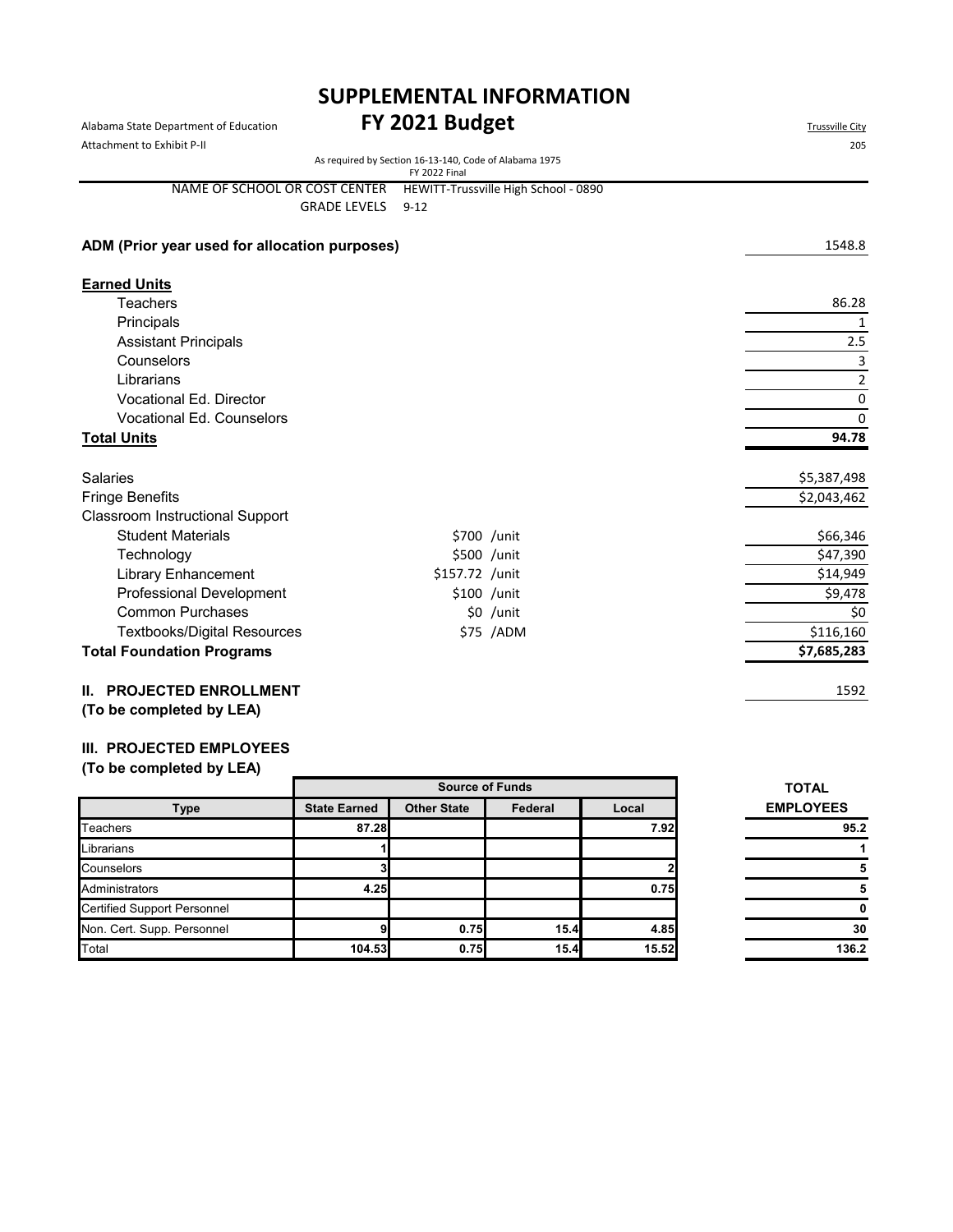#### TRUSSVILLE CITY BOARD OF EDUCATION - SYS# 205 HEWITT-TRUSSVILLE HIGH SCHOOL / COST CENTER - C/C#0890 PROPOSED BUDGET OF EXPENDITURES - ALL FUND TYPES FISCAL YEAR ENDED SEPTEMBER 30, 2022

EXHIBIT P-II-A

| <b>FUND TYPE</b>                                                                                                                                                                                                                                                  |                                                                             | <b>GOVERNMENTAL</b>                                                                  |                                                                                           |                                                      | <b>FIDUCIARY</b>                                     |                                                                        |                                                                                             |
|-------------------------------------------------------------------------------------------------------------------------------------------------------------------------------------------------------------------------------------------------------------------|-----------------------------------------------------------------------------|--------------------------------------------------------------------------------------|-------------------------------------------------------------------------------------------|------------------------------------------------------|------------------------------------------------------|------------------------------------------------------------------------|---------------------------------------------------------------------------------------------|
|                                                                                                                                                                                                                                                                   |                                                                             |                                                                                      | SPECIAL                                                                                   |                                                      | <b>CAPITAL</b>                                       |                                                                        | <b>TOTAL</b>                                                                                |
| <b>DESCRIPTION</b>                                                                                                                                                                                                                                                | ACCT#                                                                       | <b>GENERAL</b>                                                                       | <b>REVENUE</b>                                                                            | <b>DEBT SERVICE</b>                                  | <b>PROJECTS</b>                                      | TRUST/AGENCY                                                           | (Memo Only)                                                                                 |
| <b>EXPENDITURES BY CATEGORY:</b><br><b>Instructional Services:</b>                                                                                                                                                                                                | 1000-9999<br>1000-1999                                                      |                                                                                      |                                                                                           |                                                      |                                                      |                                                                        |                                                                                             |
| <b>Personal Services</b><br><b>Employee Benefits</b><br><b>Purchased Services</b><br>Materials ^& Supplies<br>Capital Outlay (Personal Property)<br>Other Objects                                                                                                 | 001-199<br>200-299<br>300-399<br>400-499<br>500-599<br>600-899              | 6.736.137.65<br>2,307,640.75<br>152,951.45<br>53,900.00<br>0.00<br>0.00              | 71.617.10<br>37,873.11<br>198,350.43<br>359,444.14<br>0.00<br>216,841.23                  | 0.00<br>0.00<br>0.00<br>0.00<br>0.00<br>0.00         | 0.00<br>0.00<br>0.00<br>0.00<br>0.00<br>0.00         | 0.00<br>0.00<br>11.616.63<br>8,822.01<br>0.00<br>13,836.00             | 6.807.754.75<br>2,345,513.86<br>362,918.51<br>422,166.15<br>0.00<br>230,677.23              |
| <b>Total Instructional Services</b>                                                                                                                                                                                                                               |                                                                             | 9,250,629.85                                                                         | 884,126.01                                                                                | 0.00                                                 | 0.00                                                 | 34,274.64                                                              | 10,169,030.50                                                                               |
| <b>Instructional Support Services:</b><br><b>Personal Services</b><br><b>Employee Benefits</b><br><b>Purchased Services</b><br>Materials ^& Supplies<br>Capital Outlay (Personal Property)<br><b>Other Objects</b><br><b>Total Instructional Support Services</b> | 2000-2999<br>001-199<br>200-299<br>300-399<br>400-499<br>500-599<br>600-899 | 1.371.439.76<br>470,690.27<br>28,670.00<br>18,420.42<br>0.00<br>0.00<br>1,889,220.45 | 59,188.00<br>21,655.83<br>235,810.27<br>161,697.62<br>0.00<br>24,086.78<br>502,438.50     | 0.00<br>0.00<br>0.00<br>0.00<br>0.00<br>0.00<br>0.00 | 0.00<br>0.00<br>0.00<br>0.00<br>0.00<br>0.00<br>0.00 | 0.00<br>0.00<br>3,704.94<br>59,813.00<br>0.00<br>3.740.00<br>67.257.94 | 1,430,627.76<br>492,346.10<br>268,185.21<br>239,931.04<br>0.00<br>27,826.78<br>2,458,916.89 |
| Operations ^& Maintenance Services:<br><b>Personal Services</b><br><b>Emplovee Benefits</b><br><b>Purchased Services</b><br>Materials ^& Supplies<br>Capital Outlay (Personal Property)<br><b>Other Objects</b><br>Total Operations ^& Maint Services             | 3000-3999<br>001-199<br>200-299<br>300-399<br>400-499<br>500-599<br>600-899 | 127.176.20<br>54,879.87<br>867,520.00<br>101.00<br>0.00<br>0.00<br>1,049,677.07      | 0.00<br>0.00<br>35,409.77<br>31,174.03<br>0.00<br>15,772.58<br>82.356.38                  | 0.00<br>0.00<br>0.00<br>0.00<br>0.00<br>0.00<br>0.00 | 0.00<br>0.00<br>0.00<br>0.00<br>0.00<br>0.00<br>0.00 | 0.00<br>0.00<br>1,808.88<br>0.00<br>0.00<br>0.00<br>1,808.88           | 127.176.20<br>54,879.87<br>904,738.65<br>31,275.03<br>0.00<br>15.772.58<br>1.133.842.33     |
| <b>Auxiliary Services:</b><br><b>Personal Services</b><br><b>Employee Benefits</b><br><b>Purchased Services</b><br>Materials ^& Supplies<br>Capital Outlay (Personal Property)<br><b>Other Objects</b><br><b>Total Auxiliary Services</b>                         | 4000-4999<br>001-199<br>200-299<br>300-399<br>400-499<br>500-599<br>600-899 | 0.00<br>0.00<br>0.00<br>1,000.00<br>0.00<br>0.00<br>1,000.00                         | 363.241.84<br>189,061.65<br>115.062.23<br>313,396.00<br>0.00<br>86,256.74<br>1,067,018.46 | 0.00<br>0.00<br>0.00<br>0.00<br>0.00<br>0.00<br>0.00 | 0.00<br>0.00<br>0.00<br>0.00<br>0.00<br>0.00<br>0.00 | 0.00<br>0.00<br>1,484.39<br>0.00<br>0.00<br>0.00<br>1,484.39           | 363.241.84<br>189,061.65<br>116.546.62<br>314,396.00<br>0.00<br>86.256.74<br>1,069,502.85   |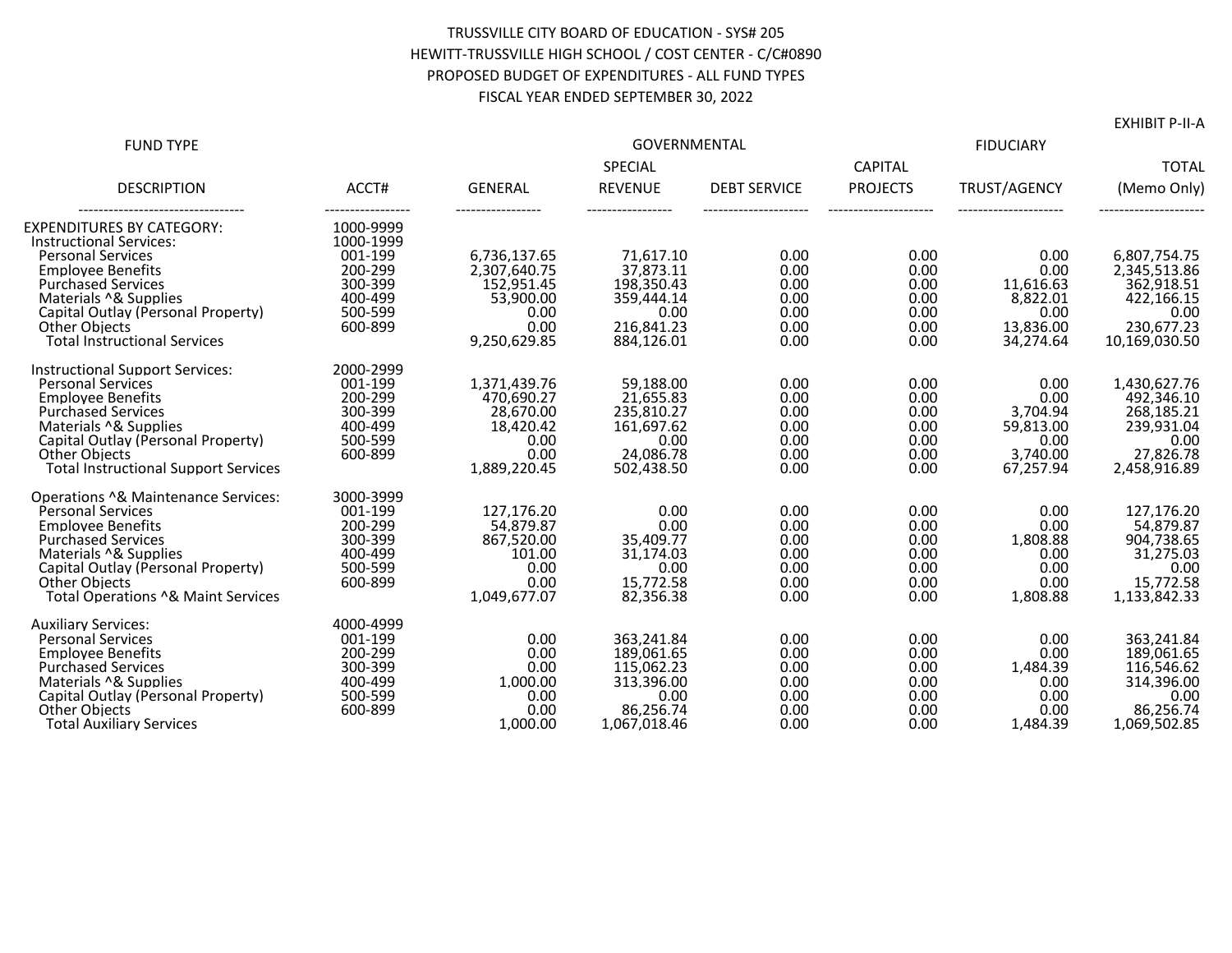#### TRUSSVILLE CITY BOARD OF EDUCATION - SYS# 205 HEWITT-TRUSSVILLE HIGH SCHOOL / COST CENTER - C/C#0890 PROPOSED BUDGET OF EXPENDITURES - ALL FUND TYPES FISCAL YEAR ENDED SEPTEMBER 30, 2022

| <b>FUND TYPE</b>                                                                                                                                                                                                                                                                  |                                                                                                   |                                                                      | <b>GOVERNMENTAL</b><br>SPECIAL                                                   |                                                                      | <b>CAPITAL</b>                                                       | <b>FIDUCIARY</b>                                                               | <b>TOTAL</b>                                                                     |
|-----------------------------------------------------------------------------------------------------------------------------------------------------------------------------------------------------------------------------------------------------------------------------------|---------------------------------------------------------------------------------------------------|----------------------------------------------------------------------|----------------------------------------------------------------------------------|----------------------------------------------------------------------|----------------------------------------------------------------------|--------------------------------------------------------------------------------|----------------------------------------------------------------------------------|
| <b>DESCRIPTION</b>                                                                                                                                                                                                                                                                | ACCT#                                                                                             | <b>GENERAL</b>                                                       | <b>REVENUE</b>                                                                   | <b>DEBT SERVICE</b>                                                  | <b>PROJECTS</b>                                                      | TRUST/AGENCY                                                                   | (Memo Only)                                                                      |
| <b>General Administrative Services</b><br><b>Personal Services</b><br><b>Employee Benefits</b><br><b>Purchased Services</b><br>Marterials ^& Supplies<br>Capital Outlay (Personal Property)<br>Other Objects<br><b>Total General Admin Services</b>                               | 6000-6999<br>001-199<br>200-299<br>300-399<br>400-499<br>500-599<br>600-899                       | 0.00<br>0.00<br>0.00<br>0.00<br>0.00<br>0.00<br>0.00                 | 0.00<br>0.00<br>0.00<br>0.00<br>0.00<br>0.00<br>0.00                             | 0.00<br>0.00<br>0.00<br>0.00<br>0.00<br>0.00<br>0.00                 | 0.00<br>0.00<br>0.00<br>0.00<br>0.00<br>0.00<br>0.00                 | 0.00<br>0.00<br>0.00<br>0.00<br>0.00<br>0.00<br>0.00                           | 0.00<br>0.00<br>0.00<br>0.00<br>0.00<br>0.00<br>0.00                             |
| Capital Outlay - Real Property:<br><b>Personal Services</b><br><b>Employee Benefits</b><br><b>Purchased Services</b><br>Materials ^& Supplies<br>Capital Outlay (Personal Property)<br><b>Other Objects</b><br><b>Total Capital Outlay</b>                                        | 7000-7999<br>001-199<br>200-299<br>300-399<br>400-499<br>500-599<br>600-899                       | 0.00<br>0.00<br>0.00<br>0.00<br>0.00<br>0.00<br>0.00                 | 0.00<br>0.00<br>0.00<br>0.00<br>0.00<br>0.00<br>0.00                             | 0.00<br>0.00<br>0.00<br>0.00<br>0.00<br>0.00<br>0.00                 | 0.00<br>0.00<br>0.00<br>0.00<br>0.00<br>0.00<br>0.00                 | 0.00<br>0.00<br>0.00<br>0.00<br>0.00<br>0.00<br>0.00                           | 0.00<br>0.00<br>0.00<br>0.00<br>0.00<br>0.00<br>0.00                             |
| Debt Services - Long Term:<br>Other Objects<br>Debt Service Long Term<br><b>Total Debt Services</b>                                                                                                                                                                               | 8000-8999<br>600-899<br>930-939                                                                   | 0.00<br>0.00<br>0.00                                                 | 0.00<br>50,691.72<br>50,691.72                                                   | 0.00<br>0.00<br>0.00                                                 | 0.00<br>0.00<br>0.00                                                 | 0.00<br>0.00<br>0.00                                                           | 0.00<br>50,691.72<br>50,691.72                                                   |
| <b>Other Expenditures:</b><br><b>Personal Services</b><br><b>Employee Benefits</b><br><b>Purchased Services</b><br>Materials ^& Supplies<br>Capital Outlay (Personal Property)<br><b>Other Objects</b><br>Refunds<br><b>Claims Against LEA</b><br><b>Total Other Expenditures</b> | 9000-9899<br>001-199<br>200-299<br>300-399<br>400-499<br>500-599<br>600-899<br>950-959<br>960-969 | 0.00<br>0.00<br>0.00<br>0.00<br>0.00<br>0.00<br>0.00<br>0.00<br>0.00 | 0.00<br>0.00<br>0.00<br>419,723.80<br>0.00<br>0.00<br>0.00<br>0.00<br>419,723.80 | 0.00<br>0.00<br>0.00<br>0.00<br>0.00<br>0.00<br>0.00<br>0.00<br>0.00 | 0.00<br>0.00<br>0.00<br>0.00<br>0.00<br>0.00<br>0.00<br>0.00<br>0.00 | 0.00<br>0.00<br>0.00<br>80,105.34<br>0.00<br>0.00<br>0.00<br>0.00<br>80,105.34 | 0.00<br>0.00<br>0.00<br>499,829.14<br>0.00<br>0.00<br>0.00<br>0.00<br>499,829.14 |
| <b>Other Fund Uses:</b><br><b>Transfers Out</b><br>Other Fund Uses (Excludes 920-929)<br><b>Total Other Fund Uses</b>                                                                                                                                                             | 9900-9999<br>920-929<br>900-997                                                                   | 80.910.00<br>0.00<br>80,910.00                                       | 277.070.79<br>0.00<br>277,070.79                                                 | 0.00<br>0.00<br>0.00                                                 | 0.00<br>0.00<br>0.00                                                 | 16.586.98<br>0.00<br>16,586.98                                                 | 374,567.77<br>0.00<br>374,567.77                                                 |
| TOTAL EXPENDITURES ^& OTHER FUND USES                                                                                                                                                                                                                                             |                                                                                                   | 12,271,437.37                                                        | 3,283,425.66                                                                     | 0.00                                                                 | 0.00                                                                 | 201,518.17                                                                     | 15,756,381.20                                                                    |

EXHIBIT P-II-B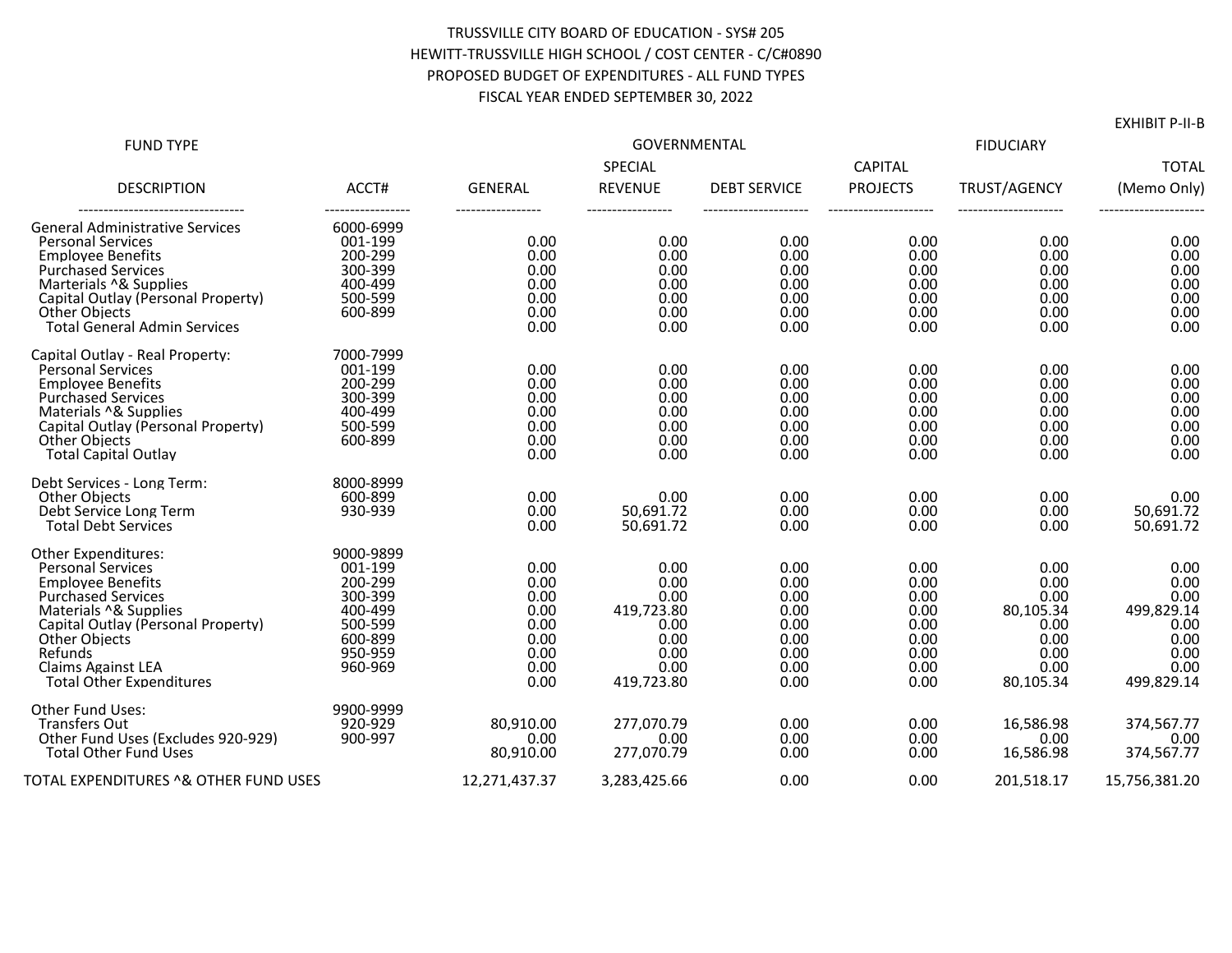### **GLOSSARY OF TERMS**

| 1. | <b>Beginning Balance-October 1st</b> | Revenues not expended during the previous fiscal year and<br>available in the next year.                                                                                                                                                                                                                                                                                                                                                                                                             |
|----|--------------------------------------|------------------------------------------------------------------------------------------------------------------------------------------------------------------------------------------------------------------------------------------------------------------------------------------------------------------------------------------------------------------------------------------------------------------------------------------------------------------------------------------------------|
| 2. | <b>Fund Types</b>                    |                                                                                                                                                                                                                                                                                                                                                                                                                                                                                                      |
|    | A. Governmental                      | These fund types are the segment of the accounting system<br>through which most school system functions are typically<br>financed. The reporting focus of these fund types is to<br>determine financial position through the recording of changes<br>caused by the receipt of revenues and the expenditure of<br>resources rather than determining net income or loss.                                                                                                                               |
|    | $(1)$ General                        | This fund type accounts for all financial resources of the<br>school system except those required to be accounted for in<br>another fund. The primary operating functions of a local<br>school system are performed in the general fund type.                                                                                                                                                                                                                                                        |
|    | (2) Special Revenue                  | This fund type accounts for the proceeds of specific revenue<br>sources that are legally restricted to expenditures for specific<br>purposes.                                                                                                                                                                                                                                                                                                                                                        |
|    | (3) Debt Service                     | This fund type accounts for the accumulation of resources for<br>the payment of general long-term debt, both principal and<br>interest.                                                                                                                                                                                                                                                                                                                                                              |
|    | (4) Capital Project                  | This fund type accounts for financial resources used to acquire<br>or construct major capital facilities other than those of<br>proprietary and trust funds.                                                                                                                                                                                                                                                                                                                                         |
|    | <b>B.</b> Proprietary                | This fund type is used to account for school system activities<br>that are similar to business operations in the private sector, or<br>where the reporting focus is on determining net income,<br>financial position and cash flows and when the activity is to be<br>self supporting. It is recommended that proprietary fund types<br>be used when the school system conducts business type<br>activities that receive a significant portion of their financial<br>resources through user charges. |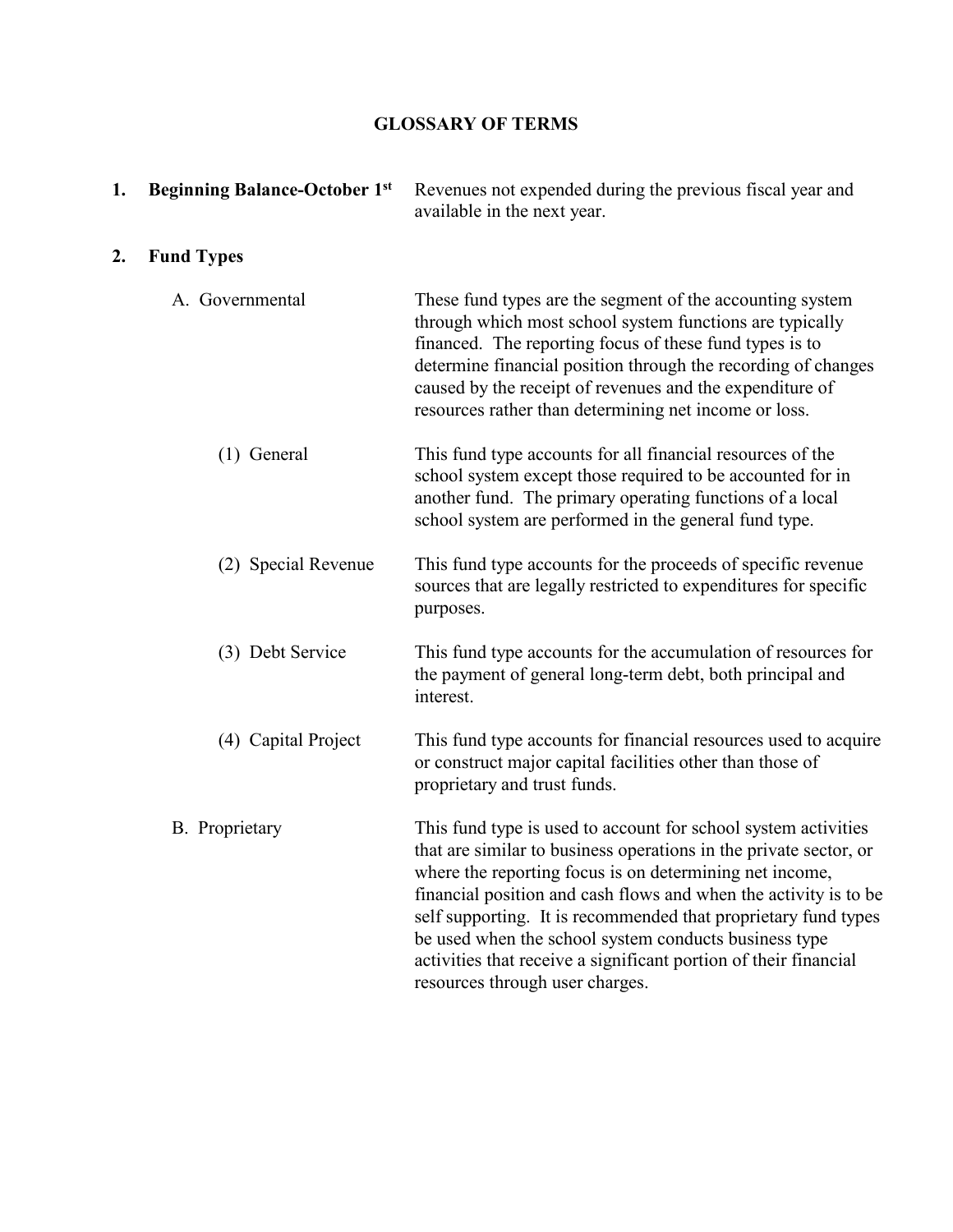| 3. | C. Fiduciary<br><b>Expenditures by Function</b> | This fund type is used to account for assets held by the school<br>system as trustee or agent. Expendable Trust Fund sources are<br>accounted for in essentially the same manner as governmental<br>fund sources. Non-expendable Trust Fund sources are<br>accounted for in essentially the same manner as proprietary<br>fund sources. Agency fund sources are purely custodial (assets<br>equal liabilities) and thus do not involve measurements of<br>results of operations. |
|----|-------------------------------------------------|----------------------------------------------------------------------------------------------------------------------------------------------------------------------------------------------------------------------------------------------------------------------------------------------------------------------------------------------------------------------------------------------------------------------------------------------------------------------------------|
|    |                                                 |                                                                                                                                                                                                                                                                                                                                                                                                                                                                                  |
|    | A. Instructional Services                       | Instructional activities dealing directly with the interaction<br>between teachers and students. Teaching may be provided for<br>pupils in a school classroom, in another location such as a<br>home or hospital and in other learning situations such as those<br>involving co-curricular activities (Co-curricular includes such<br>activities as field trips, athletics, band and school clubs.)                                                                              |
|    | <b>B.</b> Instructional Support<br>Services     | Those services or activities providing supervision and/or<br>technical and logistical support to facilitate and enhance<br>instruction. Such services will include student support,<br>instructional staff support, educational media and local school<br>administration.                                                                                                                                                                                                        |
|    | C. Operation & Maintenance<br>Services          | Activities concerned with keeping the physical plant open,<br>comfortable and safe for use and keeping the grounds, building<br>and equipment in effective working condition and good state<br>of repair.                                                                                                                                                                                                                                                                        |
|    | D. Auxiliary Services                           | Those activities or services functioning in a subsidiary<br>capacity and lending assistance to the educational process.<br>Included in this function are student transportation services<br>and food service operations.                                                                                                                                                                                                                                                         |
|    | E. General Administrative<br>Services           | Activities concerned with establishing and administering<br>policy for operating the school system.                                                                                                                                                                                                                                                                                                                                                                              |
|    | F. Capital Outlay - Real<br>Property            | Activities concerned with acquiring land and buildings, land<br>and building improvements, building additions, and<br>construction and architecture and engineering services.                                                                                                                                                                                                                                                                                                    |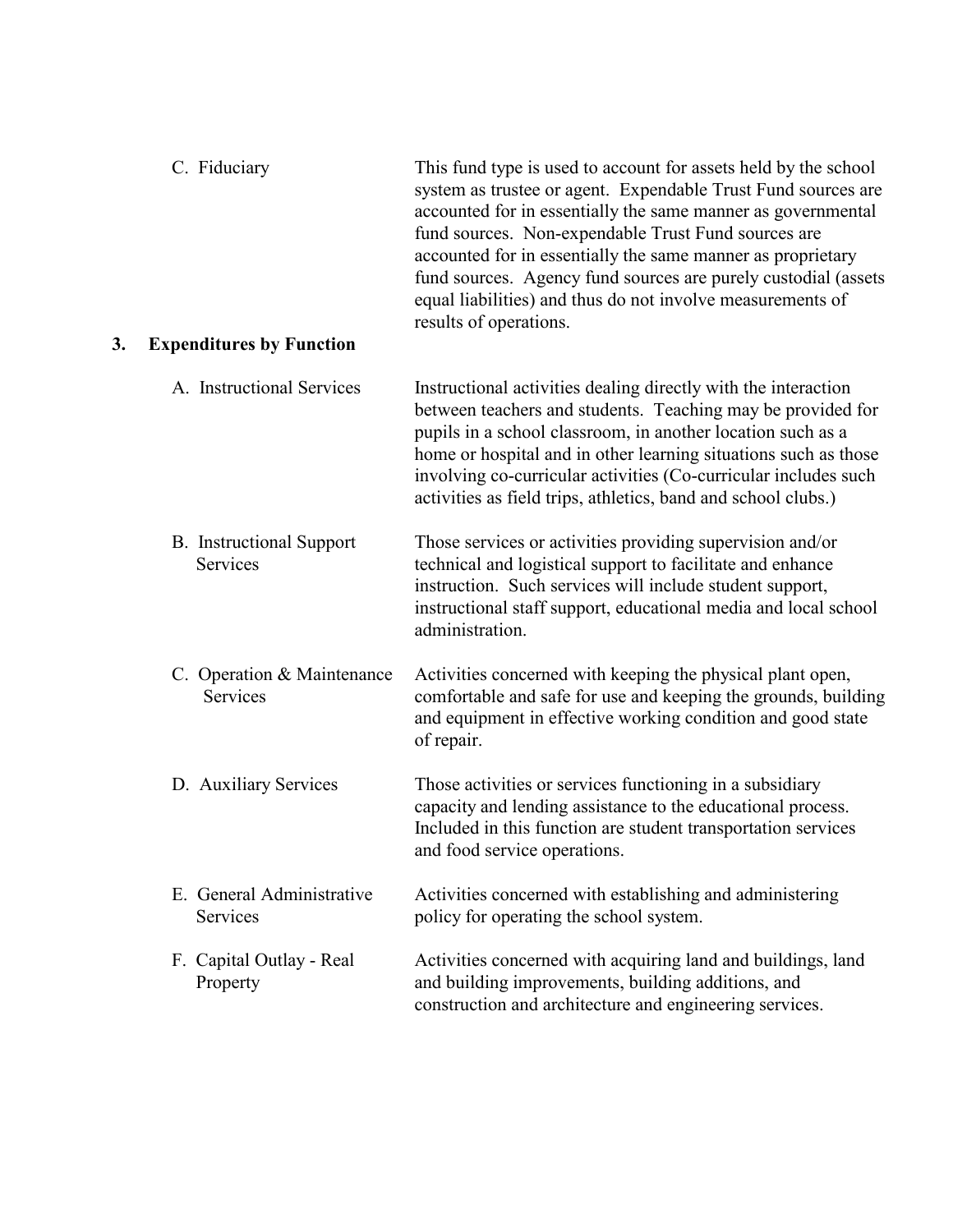|    | G. Debt Services - Long Term                                                              | Activities involved in servicing the long term $\text{debt}(s)$ of the<br>school system. These include payments of principal and<br>interest on bond and warrant obligations, payments of<br>principal and interest on lease-purchase agreements and<br>payments of other related debt service charges incurred such as<br>handling charges from lending institutions. |
|----|-------------------------------------------------------------------------------------------|------------------------------------------------------------------------------------------------------------------------------------------------------------------------------------------------------------------------------------------------------------------------------------------------------------------------------------------------------------------------|
|    | H. Other Expenditures                                                                     | Activities involving the operations of programs other than<br>those normally considered "day school". These include<br>activities dealing with Adult/Continuing education programs,<br>nonpublic school programs and services, and community<br>services.                                                                                                              |
| 4. | <b>Expenditures By Cost Center</b>                                                        | Direct charge to the applicable school site or vocational cost<br>centers. Expenditures which are not charged to a specific site<br>are charged to a cost center pool.                                                                                                                                                                                                 |
| 5. | <b>Expend by Object and/or</b><br>Category                                                | The object of expenditure component is to identify the service<br>or commodity obtained as the result of a specific function of<br>expenditure.                                                                                                                                                                                                                        |
| 6. | <b>Foundation Program</b><br><b>Operating Resources Earned</b><br>(State and Local Funds) | Allocation of appropriated state dollars to include required<br>local revenue amounts that school systems are required to<br>match in order to receive the state dollars. Allocation amounts<br>are determined in accordance with the formula as outlined in<br>the Foundation Program law.                                                                            |